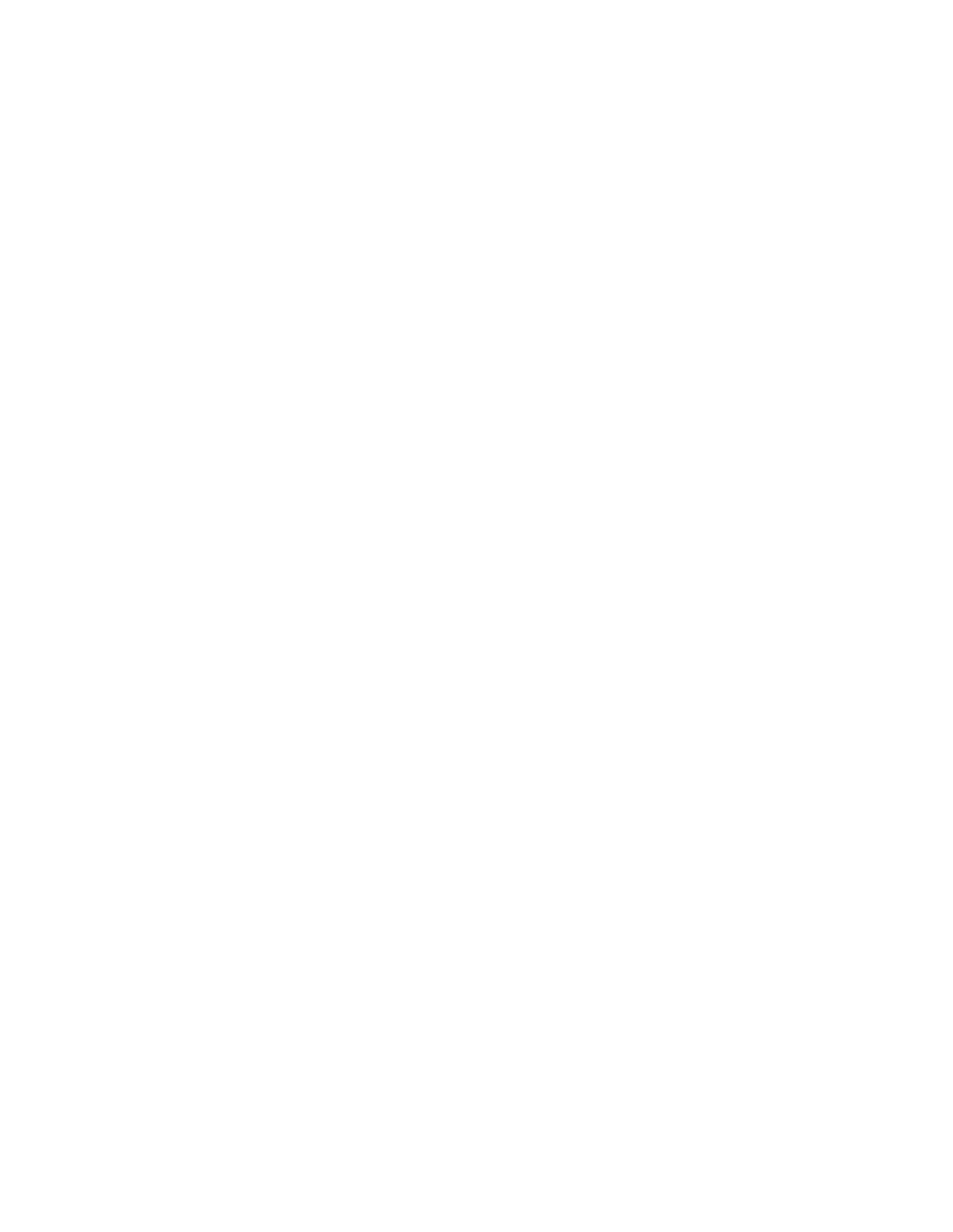# **Procedural Safeguards Requirements under the Individuals with Disabilities Education Act Amendments of 2004 (IDEA 2004) and State law**

As a parent, you are an important member of your child's multidisciplinary team. A multidisciplinary team makes decisions about evaluations and eligibility. Another multidisciplinary team, called the Individualized Education Program (IEP) Committee, develops recommendations for special education services for your child. You have the opportunity to participate in the multidisciplinary team meeting discussions and decision-making processes about your child's needs for special education.

The following information relates to procedural safeguards explaining your rights under Federal and Mississippi law. One can expect these rights in order to ensure parental involvement in the special education programs.

Please adhere to the amended sections 37-23-137 of the Mississippi Code of 1972 as it relates to provision of Procedural Safeguards to a child with a disability.

A copy of this Procedural Safeguards Notice must be provided only one time each school year, with the following exceptions:

- a. Upon initial referral or your request for an evaluation or reevaluation;
- b. Upon the receipt of the first MDE State complaint in a school year;
- c. Upon the receipt of the first request for a due process hearing in a school year;
- d. In accordance with the discipline procedures when a change in placement occurs;
- e. Upon your child's initial IEP Committee meeting; and
- f. Upon your request to receive a copy.

The revisions reflect the new mandates of the *Individuals with Disabilities Education Act Amendments of 2004*. The Federal Regulations were issued on April 14, 2006, and became effective October 13, 2006. Additional amendments were issued on December 1, 2008, and became effective December 31, 2008.

Additional information regarding special education and these procedural safeguards is available by contacting your local special education supervisor or school principal, a parent advocacy organization, or the Division of Parent Outreach at the Mississippi Department of Education, Office of Special Education at 1-877-544-0408.

*This document conforms to the U.S. Department of Education's Model Procedural Safeguards Notice (July 2009) and includes specific Mississippi requirements.*

*This document is available electronically at:* **{** HYPERLINK

"http://www.mde.k12.ms.us/specialeducation/special-education-for-parents" **}**

**Questions regarding this document may be referred to:**

> **Parent Outreach Division Mississippi Department of Education 359 North West Street P.O. Box 771 Jackson, MS 39205-0771 601-359-3498 1-877-544-0408**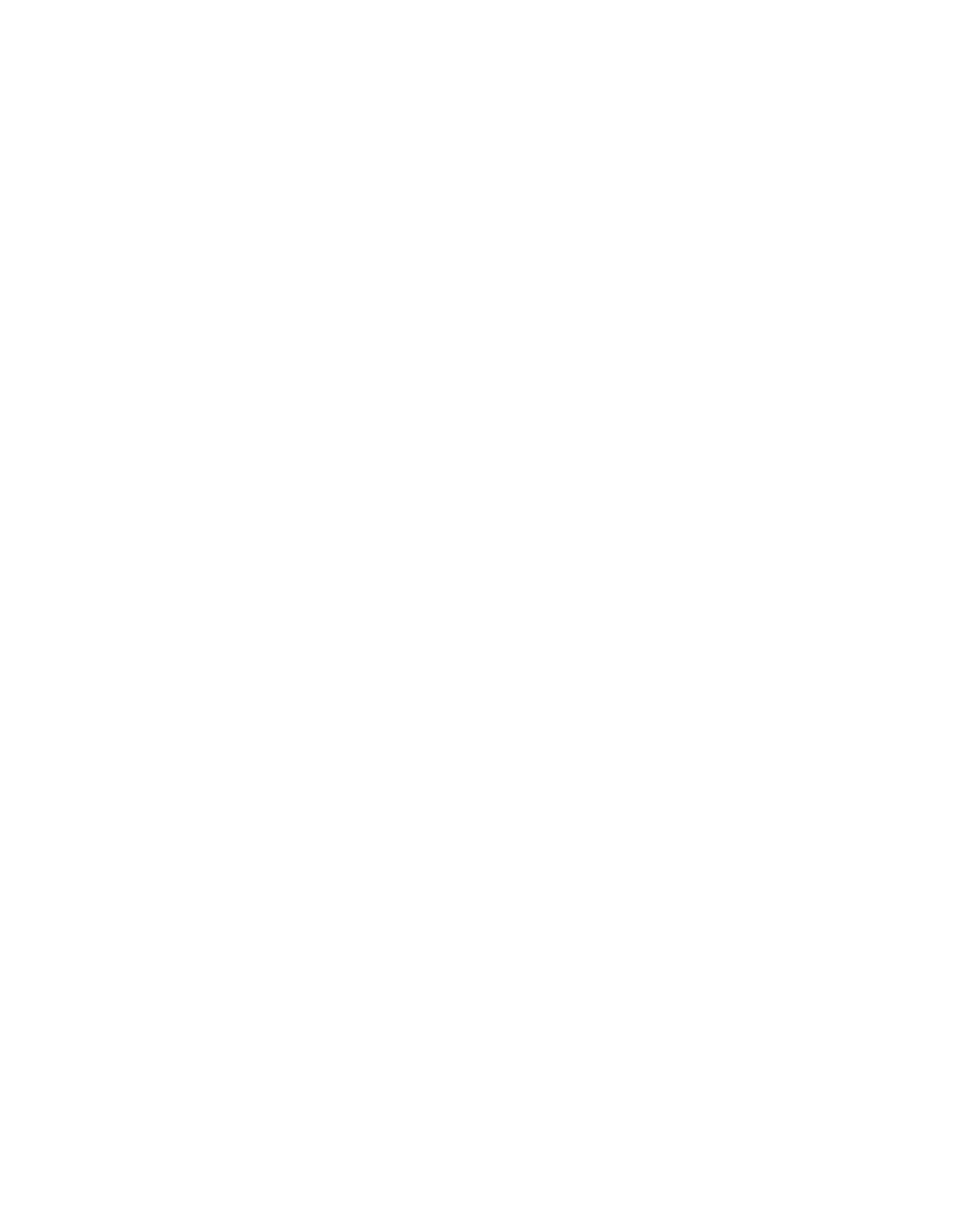# **TABLE OF CONTENTS**

| <b>General Information</b>                                 |              |
|------------------------------------------------------------|--------------|
| Notification Before Child Find                             |              |
| Activities                                                 | 1            |
|                                                            | 1            |
|                                                            | 2            |
| Electronic Mail                                            | <sup>2</sup> |
| Parental Consent Definition                                | 2            |
| Parental Consent [111] [12] Parental Consent               | 2            |
| <b>Independent Educational</b>                             |              |
| Evaluations                                                | 5            |
| Audio Recording of Individual                              |              |
| <b>Education Program Meeting</b>                           | 6            |
| <b>Confidentiality of Information</b>                      |              |
| Definitions                                                | 6            |
|                                                            | 7            |
| Notice to Parents                                          | 7            |
| <b>Access Rights</b>                                       | 7            |
| Record of Access                                           | 8            |
| Records on More than One Child                             | 8            |
| List of Types and Locations of                             |              |
| Information                                                | 8            |
| Fees                                                       | 8            |
| Amendments of Records at Parent's                          |              |
| Request                                                    | 8            |
| Opportunity for a Hearing                                  | 8            |
|                                                            | 8            |
| Result of a Hearing                                        | 9            |
| Consent for Disclosure of Personally                       |              |
| Identifiable Information                                   | 9            |
| Safeguards                                                 | 10           |
| Destruction of Information                                 | 10           |
| <b>Formal State Complaint Procedures</b>                   |              |
| Difference between Due Process                             |              |
| Hearing Request and Formal State                           |              |
|                                                            | 10           |
| Complaint Procedures<br>Adoption of Formal State Complaint |              |
| Procedures<br>                                             | 11           |
| Formal State Complaint Procedures 11                       |              |
| Filing a Formal State Complaint 12                         |              |
| <b>Due Process Complaint Procedures</b>                    |              |
| Eilina e Duo Drooga Comploint 12                           |              |

| Filing a Due Process Complaint | -13 |
|--------------------------------|-----|
| Due Process Complaint          | 13  |

|                                                               | 15       |
|---------------------------------------------------------------|----------|
| Mediation                                                     | 15<br>16 |
| <b>Hearings on Due Process Complaints</b>                     |          |
| <b>Impartial Due Process Hearing</b>                          | 18       |
|                                                               | 19       |
|                                                               | 19       |
| <b>Appeals</b>                                                |          |
| Finality of Decision, Appeal, Impartial                       |          |
| Review                                                        | 20       |
| Timelines and Convenience of Hearings                         |          |
| and Review                                                    | 20       |
| Civil Actions, Including the Time Period                      |          |
| in which to File Those Actions                                | 20       |
| The Child's Placement While the Due                           |          |
| Process Complaint and Hearing are                             |          |
| Pending<br>------------------------------                     | 21       |
| Attorney's Fees                                               | 22       |
| <b>Procedures When Disciplining</b>                           |          |
| <b>Children with Disabilities</b>                             |          |
| <b>Authority of School Personnel</b>                          | 23       |
| Change of Placement Because of                                |          |
| Disciplinary Removals                                         | 26       |
| Determination of Setting                                      | 26       |
| Appeal                                                        | 27       |
| Placement During Appeals<br>Protections for Children Not Yet  | 28       |
|                                                               |          |
| Eligible for Special Education and<br><b>Related Services</b> | 28       |
| Referral to and Action by Law                                 |          |
| <b>Enforcement and Judicial Authorities</b>                   |          |
|                                                               | 29       |
| <b>Requirements for Unilateral</b>                            |          |
| <b>Placement by Parents of Children in</b>                    |          |
| <b>Private Schools at Public Expense</b>                      |          |
| General 29                                                    |          |
|                                                               |          |
| Extended School Year30                                        |          |
|                                                               |          |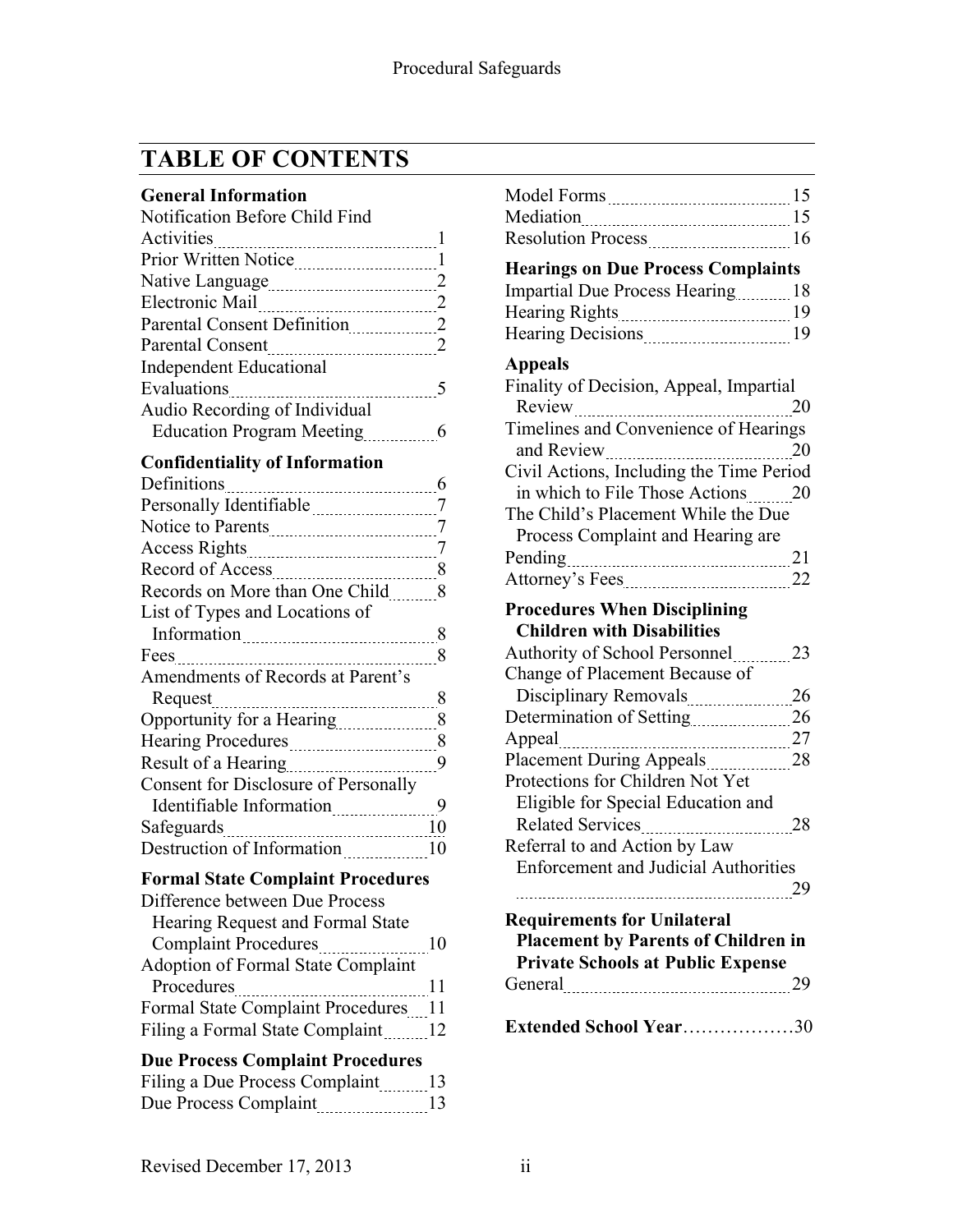# **GENERAL INFORMATION**

# **Notification Before Child Find Activities**

Before any major activity to identify, locate, or evaluate children in need of special education and related services (also known as "Child Find"), the notice must be published or announced in newspapers or other media, or both, with circulation adequate to notify parents throughout the State of these activities.

# **Prior Written Notice §300.503**

#### **Notice**

Unless you waive the timeline, written notice must be given to you seven (7) calendar days before the school district:

- 1. Proposes to initiate or change the identification, evaluation, or educational placement of your child, or the provision of a free appropriate public education (FAPE) to your child; **or**
- 2. Refuses to initiate or to change the identification, evaluation, or educational placement of your child, or the provision of FAPE to your child.

### **Content of Notice**

The written notice must:

- 1. Describe the action that the school district proposes or refuses to take;
- 2. Explain why the school district is proposing or refusing to take the action;
- 3. Describe each evaluation procedure, assessment, record, or report the school district used in

deciding to propose or refuse the action;

- 4. Include a statement that you have rights under the procedural safeguards provisions in Part B of the Individuals with Disabilities Education Act (IDEA);
- 5. Inform you on how to obtain a description of the procedural safeguards if the action that the school district is proposing or refusing is not an initial referral for evaluation;
- 6. Include resources for one to contact help in understanding Part B of the IDEA;
- 7. Describe any other choices that your child's IEP Committee considered and why those choices were rejected; **and**
- 8. Provide a description of other reasons as to why the school district proposed or refused the action.

#### **Notice in understandable language**

The notice must be:

- 1. Written in language understandable to the general public; **and**
- 2. Provided in your native language or other mode of communication one uses, unless it is clearly not feasible to do so.

If one's native language or other mode of communication is not a written language, one's school district must ensure that:

- 1. The notice is translated for you orally or by other means in your native language or other mode of communication;
- 2. One understands the content of the notice; **and**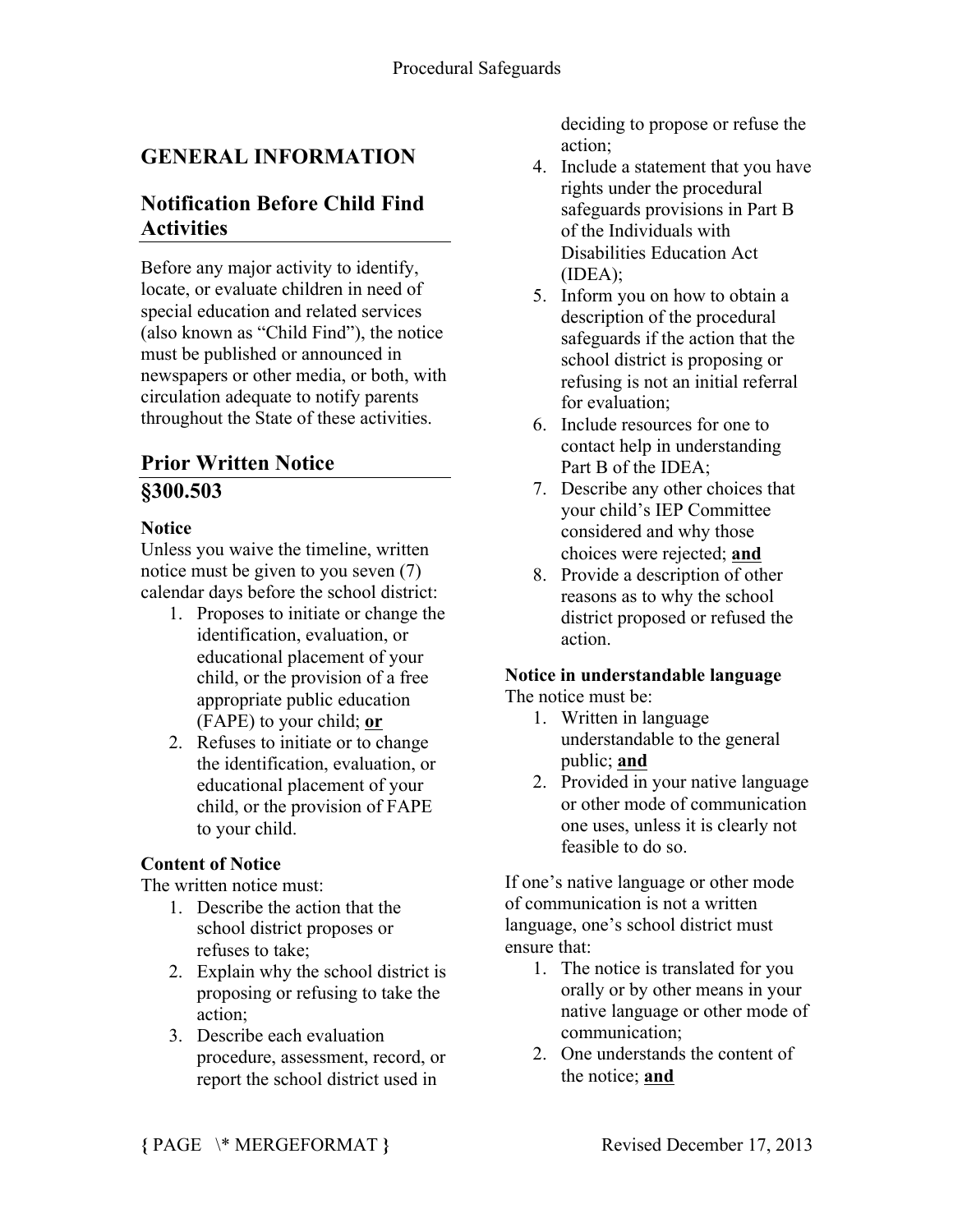3. There is written evidence that 1 and 2 above have been met.

### **Native Language §300.29**

Native language, when used with an individual who has limited English proficiency, means the following:

- 1. The language normally used by that person, or, in the case of a child, the language normally used by the child's parents;
- 2. in all direct contact with a child (including evaluation of the child), the language normally used by the child in the home or learning environment.

For a person with deafness or blindness, or for a person with no written language, the mode of communication is what the person normally uses (such as sign language, Braille, or oral communication).

# **Electronic Mail §300.505**

If one's school district offers parents the choice of receiving documents by email, one may choose to receive the following by email:

- 1. Prior written notice;
- 2. Procedural safeguards notice; **and**
- 3. Notices related to a due process request.

## **Parental Consent Definition §300.9**

### **Consent**

*Consent* means:

1. One has been fully informed in one's native language or other

mode of communication (such as sign language, Braille, or oral communication) of all information about the action for which one is giving consent;

- 2. one understands and agrees in writing to that action, and the consent describes that action and lists the records (if any) that will be released and to whom; **and**
- 3. One understands that the consent is voluntary on their part and consent may be withdrawn at any time.

If one wishes to revoke (cancel) consent after their child has begun receiving special education and related services, one must do so in writing. Your withdrawal of consent does not negate (undo) an action that has occurred after you gave your consent but before you withdrew it. In addition, the school district is not required to amend (change) your child's education records to remove any references that your child received special education and related services after your withdrawal of consent.

# **Parental Consent §300.300**

Your school district cannot conduct an initial evaluation of your child to determine whether your child is eligible under Part B of IDEA to receive special education and related services without first providing you with written prior notice of the proposed action and without obtaining your consent as described under the headings *Prior Written Notice* and *Parental Consent*.

Your school district must make reasonable efforts to obtain your informed consent for an initial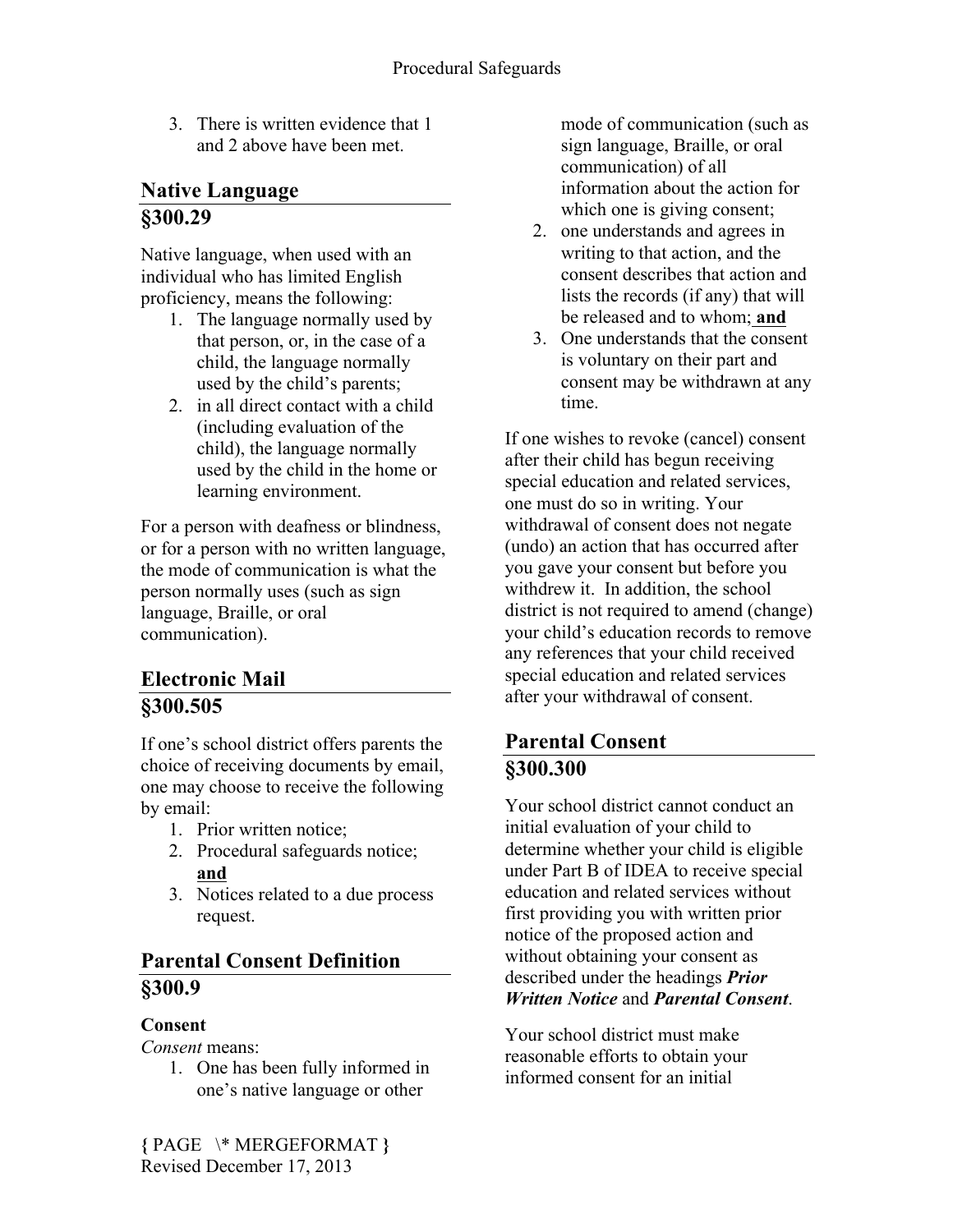evaluation to decide whether your child is a child with a disability.

Your consent for initial evaluation does not mean that you have also given your consent for the school district to start providing special education and related services to your child.

Your school district may not use your refusal to consent to one service or activity related to the initial evaluation as a basis for denying you or your child any other services, benefit, or activity, unless another IDEA, Part B requirement requires the school district to do so.

If your child is enrolled in public school or you are seeking to enroll your child in a public school and you have refused to provide consent or failed to respond to a request to provide consent for an initial evaluation, your school district may, but is not required to, seek to conduct an initial evaluation for your child by utilizing IDEA's mediation or due process complaint, resolution meeting, and impartial due process hearing procedures. Your school district will not violate its obligations to locate, identify and evaluate your child if it does not pursue an evaluation of your child in these circumstances.

#### **Special rules for initial evaluation of wards of the State**

If a child is a ward of the State and is not living with either parent –

The school district does not need consent from the parent for an initial evaluation to determine if the child is a child with a disability if:

1. Despite reasonable efforts to do so, the school district cannot find the child's parent;

- 2. The rights of the parents have been terminated in accordance with State law; **or**
- 3. A judge has assigned the right to make educational decisions to an individual other than the parent and that individual has provided consent for an initial evaluation.

*Ward of the State*, defined by IDEA, means a child who, as determined by the State where the child lives, is:

- 1. A foster child:
- 2. Considered a ward of the State under State law; **or**
- 3. In the custody of a public child welfare agency.

*Ward of the State* does not include a foster child who has a foster parent who meets the definition of a *parent* as defined in IDEA.

#### **Parental consent for services**

The school district must make reasonable efforts to obtain your informed consent before providing special education and related services to your child for the first time.

If you do not respond to a request to provide your consent for your child to receive special education and related services for the first time, or if you refuse to give such consent or later revoke (cancel) your consent in writing, your school district may **not** use the procedural safeguards (i.e., mediation, resolution meeting, or an impartial due process hearing) in order to obtain agreement or a ruling that the special education and related services (decided by your child's IEP Committee) may be provided to your child without your consent.

If you refuse to give your consent for your child to receive special education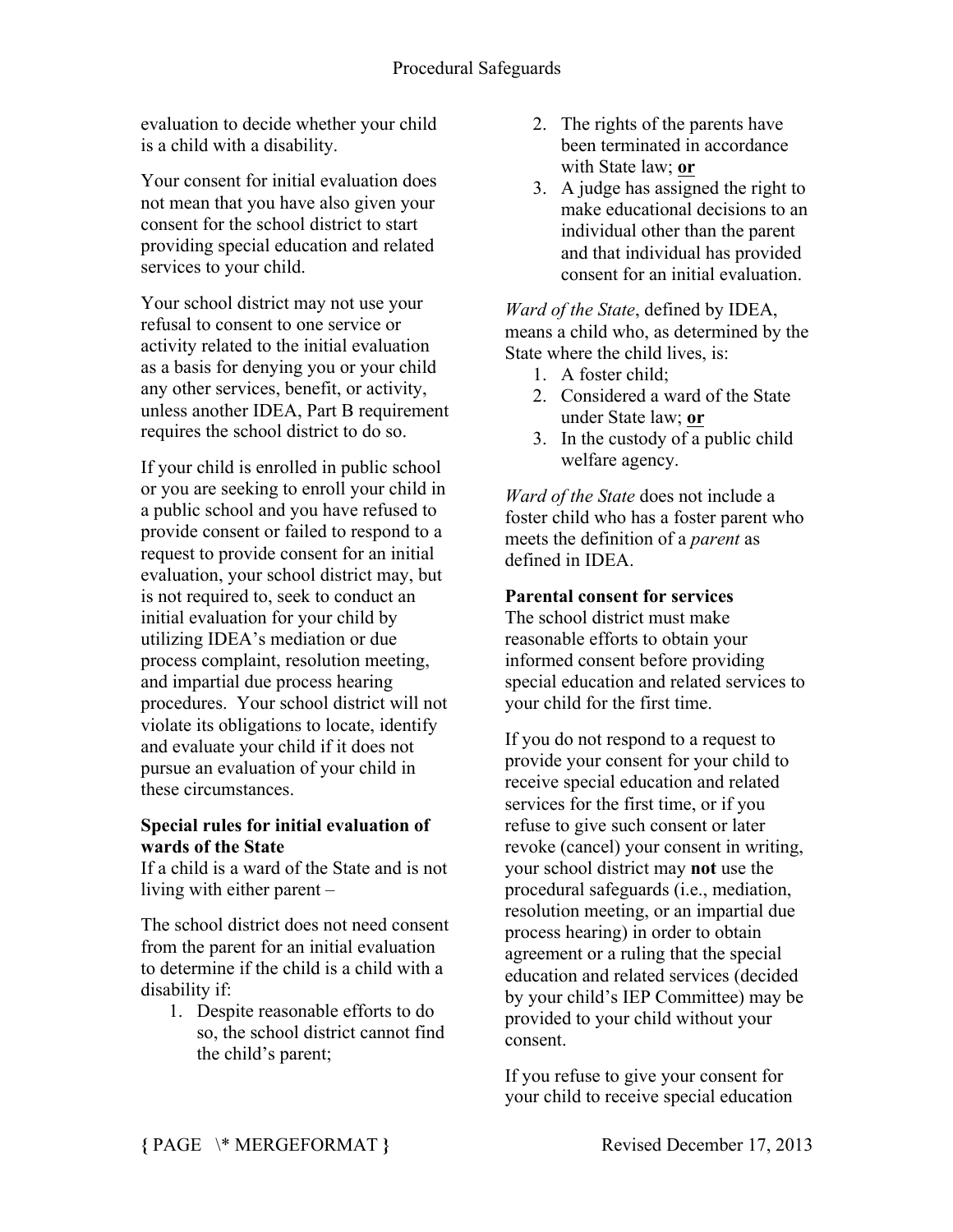and related services for the first time, or if you do not respond to a request to provide such consent or later revoke (cancel) your consent in writing and the school district does not provide your child with the special education and related services for which it sought your consent, your school district:

- 1. Is not in violation of the requirement to make FAPE available to your child for its failure to provide those services to your child; **and**
- 2. Is not required to have an IEP meeting or develop an IEP for your child for the special education and related services for which your consent was requested.

If you revoke (cancel) your consent in writing at any point after your child is first provided special education and related services, then the school district may not continue to provide such services, but must first provide you with prior written notice, as described under the heading Prior Written Notice, before discontinuing those services.

#### **Parental consent for reevaluations**

Your school district must obtain your informed consent before it reevaluates your child, unless your school district can demonstrate that:

- 1. It took reasonable steps to obtain your consent for your child's reevaluation; **and**
- 2. You did not respond.

If you refuse to consent to your child's reevaluation, the school district may, but is not required to, pursue your child's reevaluation by using the mediation, resolution meeting, and impartial due process hearing procedures to seek to override your refusal to consent to your

child's reevaluation. As with initial evaluations, your school district does not violate its obligations under Part B of the IDEA if it declines to pursue the reevaluation in this manner.

#### **Documentation of reasonable efforts to obtain parental consent**

Your school must maintain documentation of reasonable efforts to obtain parental consent for initial evaluations, to provide special education and related services for the first time, for a reevaluation, and to locate parents of wards of the State for initial evaluations. The documentation must include a record of the school district's attempts in these areas, such as:

- 1. Detailed records of telephone calls made or attempted and the results of those calls;
- 2. Copies of correspondence sent to the parents and any responses received; **and**
- 3. Detailed records of visits made to the parent's home or place of employment and the results of those visits.

### **Other consent requirements**

Your consent is not required before your school district may:

- 1. Review existing data as part of your child's evaluation or a reevaluation; **or**
- 2. Give your child a test or other evaluation that is given to all children unless, before that test or evaluation, consent is required from all parents of all children.

Your school district may not use your refusal to consent to one service or activity to deny you or your child any other service, benefit, or activity, unless another IDEA, Part B requirement requires the school district to do so.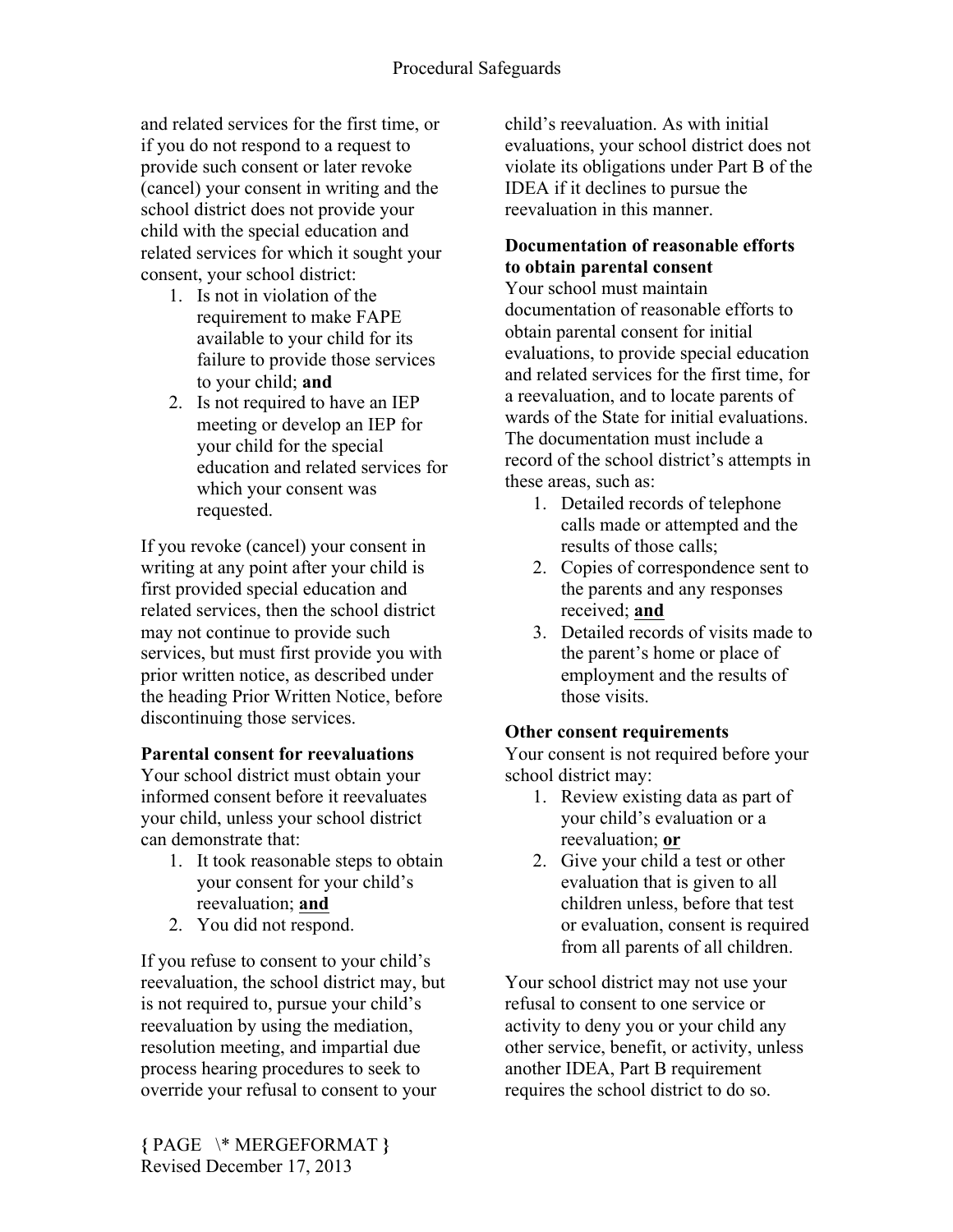If you have enrolled your child in a private school at your own expense or if you are home schooling your child, and you do not provide your consent for your child's initial evaluation or your child's reevaluation, or you fail to respond to a request to provide your consent, the school district may not use its dispute resolution procedures (i.e., mediation, resolution meeting, or an impartial due process hearing) and is not required to consider your child as eligible to receive equitable services (services made available to parentally-placed private school children with disabilities).

### **Independent Educational Evaluations §300.502**

#### **General**

As described below, you have the right to obtain an independent educational evaluation (IEE) of your child if you disagree with the evaluation of your child that was obtained by your school district.

If you request an IEE, the school district must provide you with information about where you may obtain an IEE and about the school district's criteria that apply to IEEs.

### **Definitions**

*Independent educational evaluation*  means an evaluation conducted by a qualified examiner who is not employed by the school district responsible for the education of your child.

*Public expense* means that the school district either pays for the full cost of the evaluation or ensures that the evaluation is otherwise provided at no cost to you, consistent with the provisions of Part B of the IDEA, which allow each State to

use whatever State, local, Federal and private sources of support that are available in the State to meet the requirements of Part B of the IDEA.

#### **Parent's right to evaluation at public expense**

You have the right to an IEE of your child at public expense if you disagree with an evaluation of your child obtained by your school district, subject to the following conditions:

- 1. If you request an IEE of your child at public expense, your school district must, without unnecessary delay, **either**: (a) File a *request for a* due process hearing to show that its evaluation of your child is appropriate; **or** (b) Provide an IEE at public expense, unless the school district demonstrates in a hearing that the evaluation of your child that you obtained did not meet the school district's criteria.
- 2. If your school district requests a hearing and the final decision is that your school district's evaluation of your child is appropriate, you still have the right to an IEE, but not at public expense.
- 3. If you request an IEE of your child, the school district may ask why you object to the evaluation of your child obtained by your school district. However, your school district may not require an explanation and may not unreasonably delay either providing the IEE of your child at public expense or filing a request for a due process hearing to defend the school district's evaluation of your child.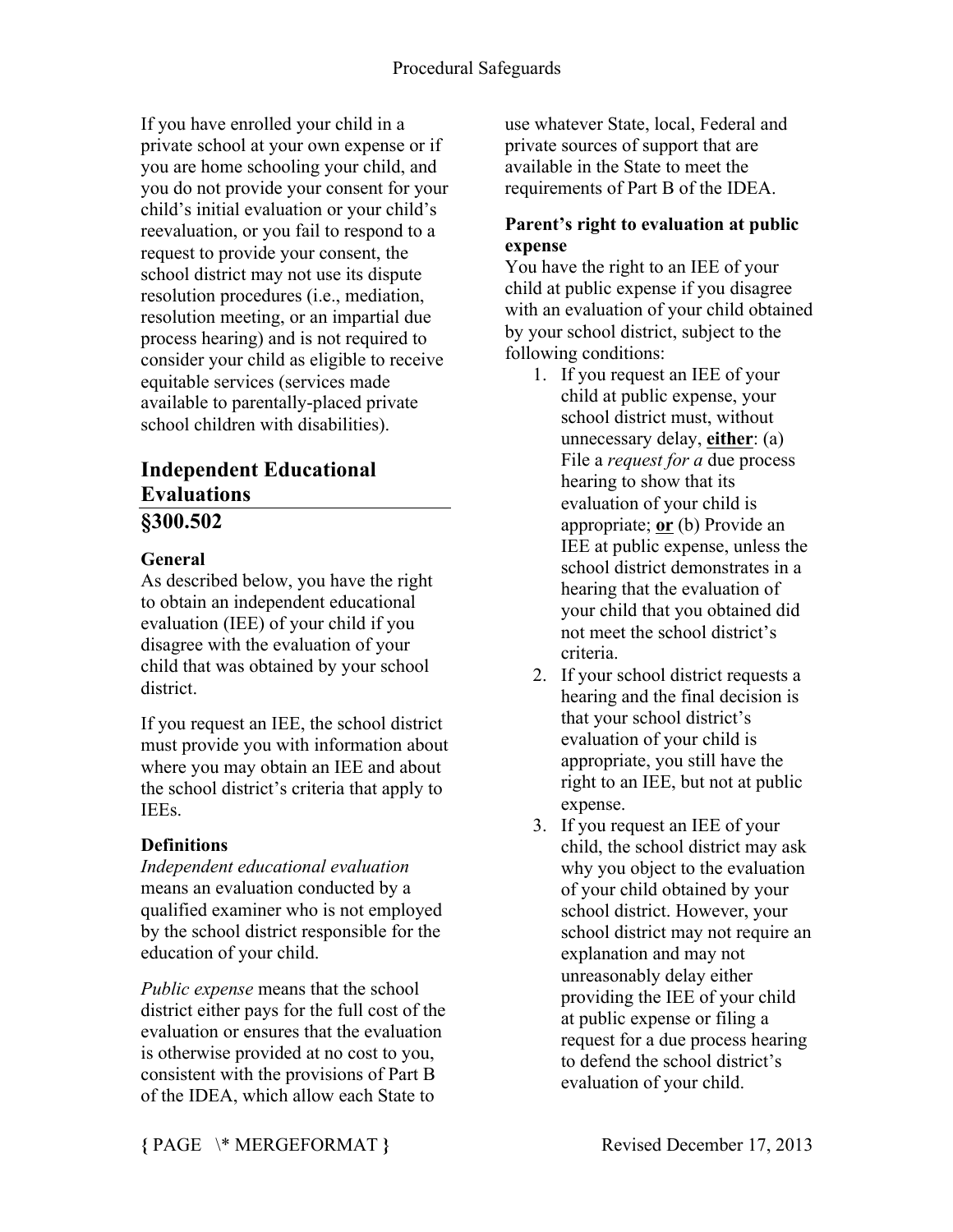You are entitled to only one IEE of your child at public expense each time your school district conducts an evaluation of your child with which you disagree.

#### **Parent-initiated evaluations**

If you obtain an IEE of your child at public expense or you share with the school district an evaluation of your child that you obtained at private expense:

- 1. Your school district must consider the results of the evaluation of your child, if it meets the school district's criteria for IEEs, in any decision made with respect to the provision of FAPE to your child; **and**
- 2. You or your school district may present the evaluation as evidence at a due process hearing regarding your child.

#### **Requests for evaluations by hearing officers**

If a hearing officer requests an IEE for your child as part of a due process hearing, the cost of the evaluation must be at public expense.

#### **School district criteria**

If an IEE is at public expense, the criteria under which the evaluation is obtained, including the location of the evaluation and the qualifications of the examiner, must be the same as the criteria that the school district uses when it initiates an evaluation (to the extent those criteria are consistent with your right to an IEE).

Except for the criteria described above, a school district may not impose conditions or timelines related to obtaining an IEE at public expense.

### **Audio Recording of Individual Education Program Meeting MS Code Section 37-23-137**

The parent or guardian, or the local educational agency (LEA), has the right to participate in the development of the IEP and to initiate their intent to audio record the proceedings of the individualized education program (IEP) meetings. The parent or guardian or local educational agency shall notify the members of the IEP team of their intent to record a meeting at least twenty-four (24) hours prior to the meeting.

### **Confidentiality of Information Definitions §300.611**

As used under the heading **Confidentiality of Information**:

*Destruction* means physical destruction or removal of personal identifiers from information so that the information is no longer personally identifiable.

*Education records* means the type of records covered under the definition of "education records" in 34 CFR Part 99 (the regulations implementing the Family Educational Rights and Privacy Act of 1974, 20 U.S.C. 1232g [FERPA]).

*Participating agency* means any school district, agency or institution that collects, maintains, or uses personally identifiable information, or from which information is obtained, under Part B of the IDEA.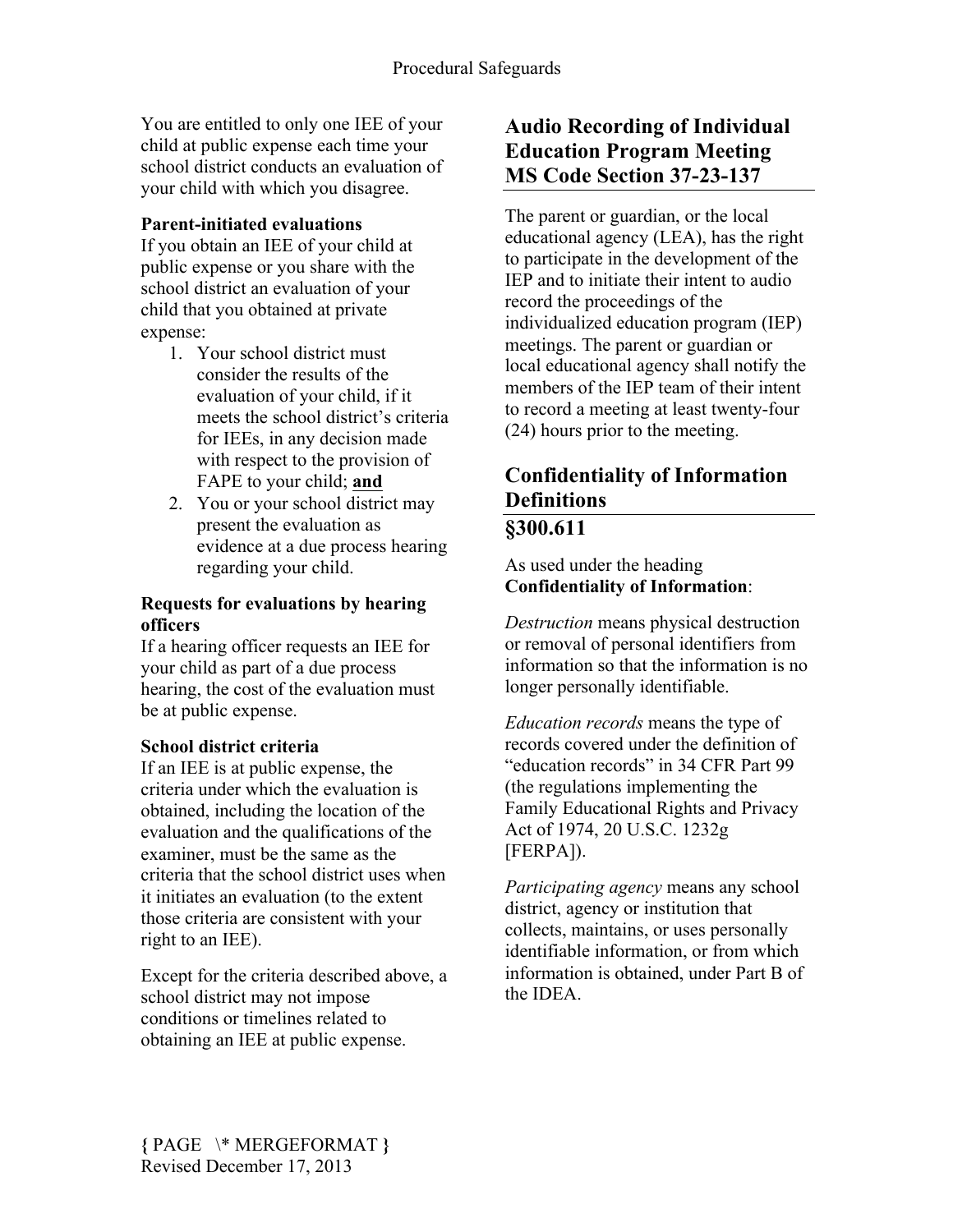# **Personally Identifiable §300.32**

*Personally identifiable* means information that includes:

- a. Your child's name, your name as the parent, or the name of another family member;
- b. Your child's address;
- c. A personal identifier, such as your child's social security number or student number; **or**
- d. A list of personal characteristics or other information that would make it possible to identify your child with reasonable certainty.

# **Notice to Parents §300.612**

The Mississippi Department of Education (MDE) will give notice that is adequate to fully inform parents about confidentiality of personally identifiable information, including:

- 1. A description of the extent to which the notice is given in the native languages of the various population groups in Mississippi;
- 2. A description of the children on whom personally identifiable information is maintained, the types of information sought, the methods the MDE intends to use in gathering the information (including the sources from whom information is gathered). and the uses to be made of the information;
- 3. A summary of the policies and procedures that participating agencies must follow regarding storage, disclosure to third parties, retention, and destruction of personally identifiable information; **and**

4. A description of all the rights of parents and children regarding this information, including the rights under the Family Educational Rights and Privacy Act (FERPA) and its implementing regulations in 34 CFR Part 99.

# **Access Rights §300.613**

The participating agency must permit you to inspect and review any education records relating to your child that are collected, maintained, or used by your school district under Part B of IDEA. The participating agency must comply with your request to inspect and review any education records on your child without unnecessary delay and before any meeting regarding an IEP, or any impartial due process hearing (including a resolution meeting or a hearing regarding discipline), and in no case more than **forty-five (45) calendar days** after you have made the request.

Your right to inspect and review education records includes:

- 1. Your right to a response from the participating agency to your reasonable requests for explanations and interpretations of the records;
- 2. Your right to request that the participating agency provide copies of the records if you cannot effectively inspect and review the records unless you receive those copies; **and**
- 3. Your right to have your representative inspect and review the records.

The participating agency may presume that you have authority to inspect and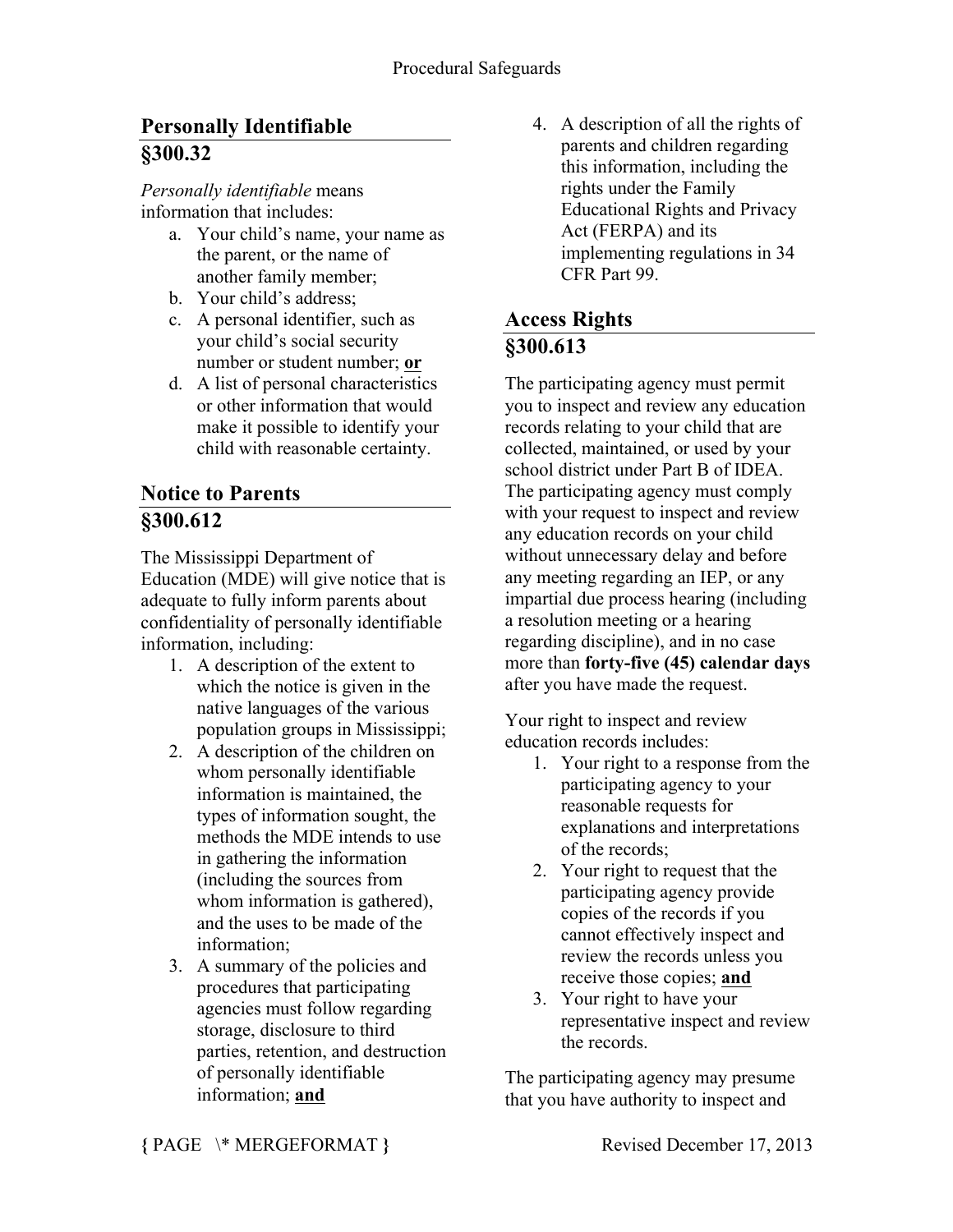review records relating to your child unless advised that you do not have the authority under applicable Mississippi law governing such matters as guardianship, separation and divorce.

# **Record of Access §300.614**

Each participating agency must keep a record of parties obtaining access to education records collected, maintained or used under Part B of IDEA (except access by parents and authorized employees of the participating agency), including the name of the party, the date access was given, and the purpose for which the party is authorized to use the records.

# **Records on More Than One Child**

# **§300.615**

If any education record includes information on more than one child, the parents of those children have the right to inspect and review only the information relating to their child or to be informed of that specific information.

### **List of Types and Locations of Information §300.616**

On request, each participating agency must provide you with a list of the types and locations of education records collected, maintained or used by the agency.

# **Fees**

### **§300.617**

Each participating agency may charge a fee for copies of records that are made

**{** PAGE \\* MERGEFORMAT **}** Revised December 17, 2013

for you under Part B of IDEA, if the fee does not effectively prevent you from exercising your right to inspect and review those records.

A participating agency may not charge a fee to search for or to retrieve information under Part B of IDEA.

## **Amendment of Records at Parent's Request §300.618**

If you believe that information in the education records regarding your child collected, maintained, or used under Part B of IDEA is inaccurate, misleading, or violates the privacy or other rights of your child, you may request the participating agency that maintains the information to change the information.

The participating agency must decide whether to change the information in accordance with your request within a reasonable period of time of receipt of your request.

If the participating agency refuses to change the information in accordance with your request, it must inform you of the refusal and advise you of the right to a hearing for this purpose as described under the heading *Opportunity For a Hearing*.

# **Opportunity for a Hearing §300.619**

The participating agency must, on request, provide you an opportunity for a hearing to challenge information in education records regarding your child to ensure that it is not inaccurate, misleading or otherwise in violation of the privacy or other rights of your child.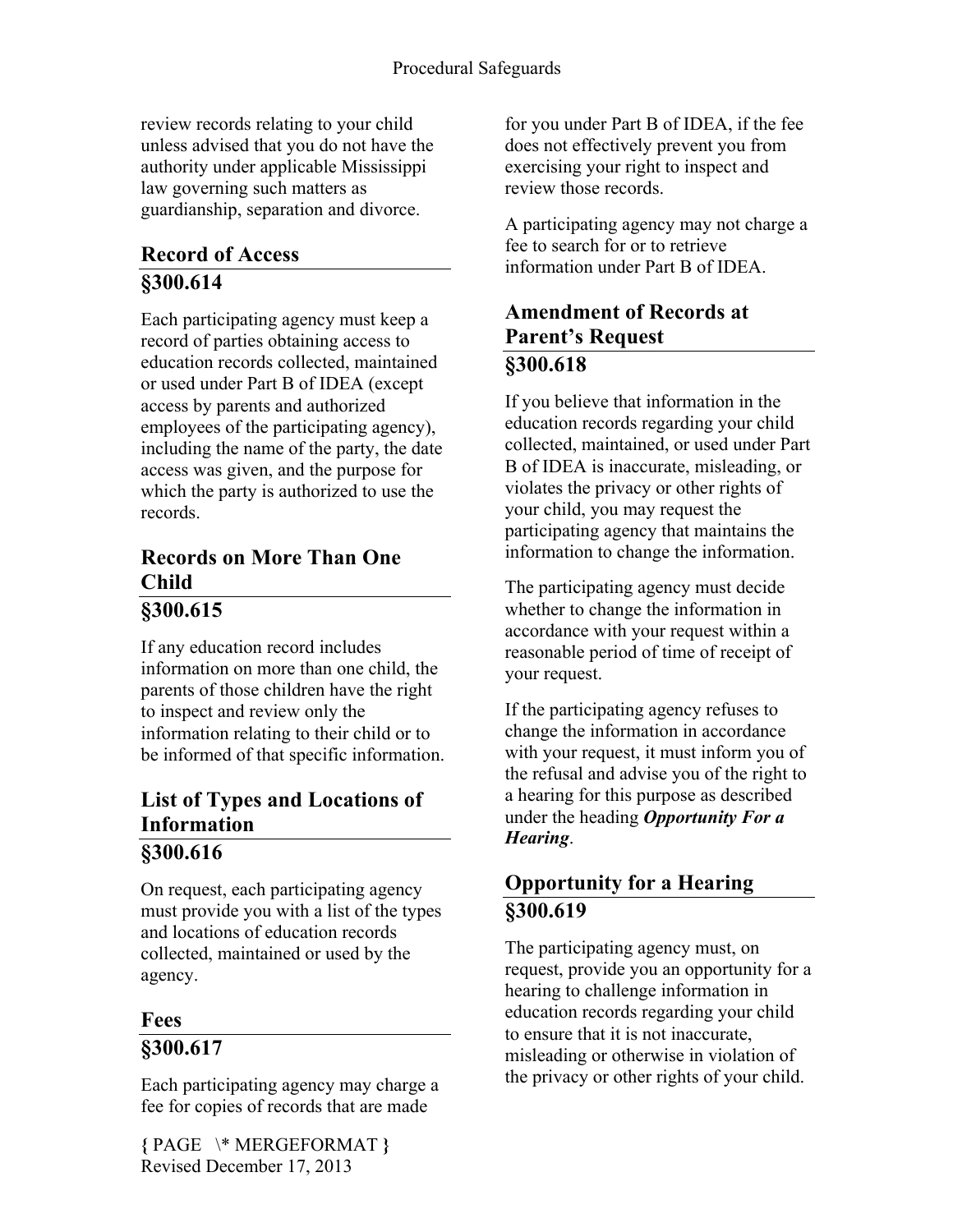# **Hearing Procedures §300.621**

A hearing to challenge information in education records must be conducted according to the procedures for such hearings under Family Educational Rights and Privacy Act (FERPA).

### **Result of a Hearing §300.620**

If, as a result of the hearing, the participating agency decides that the information is inaccurate, misleading or otherwise in violation of the privacy or other rights of the child, it must change the information accordingly and inform you in writing.

If, as a result of the hearing, the participating agency decides that the information is not inaccurate, misleading or otherwise in violation of the privacy or other rights of your child, it must inform you of your right to place in the records that it maintains on your child a statement commenting on the information or providing any reasons you disagree with the decision of the participating agency.

Such an explanation placed in the records of your child must:

- 1. Be maintained by the participating agency as part of the records of your child as long as the record or contested portion is maintained by the participating agency; **and**
- 2. If the participating agency discloses the records of your child or the challenged portion to any party, the explanation must also be disclosed to that party.



**Consent for Disclosure of Personally Identifiable Information §300.622**

Unless the information is contained in education records, and the disclosure is authorized without parental consent under FERPA, your consent must be obtained before personally identifiable information is disclosed to parties other than officials of participating agencies. Except under the circumstances specified below, your consent is not required before personally identifiable information is released to officials of participating agencies for purposes of meeting a requirement of Part B of **IDEA** 

Your consent, or consent of an eligible child who has reached the age of majority (twenty-one) under Mississippi law, must be obtained before personally identifiable information is released to officials of participating agencies providing or paying for transition services.

If your child is in, or is going to go to, a private school that is not located in the same school district in which you reside, your consent must be obtained before any personally identifiable information about your child is released between officials in the school district where the private school is located and officials in the school district where you reside.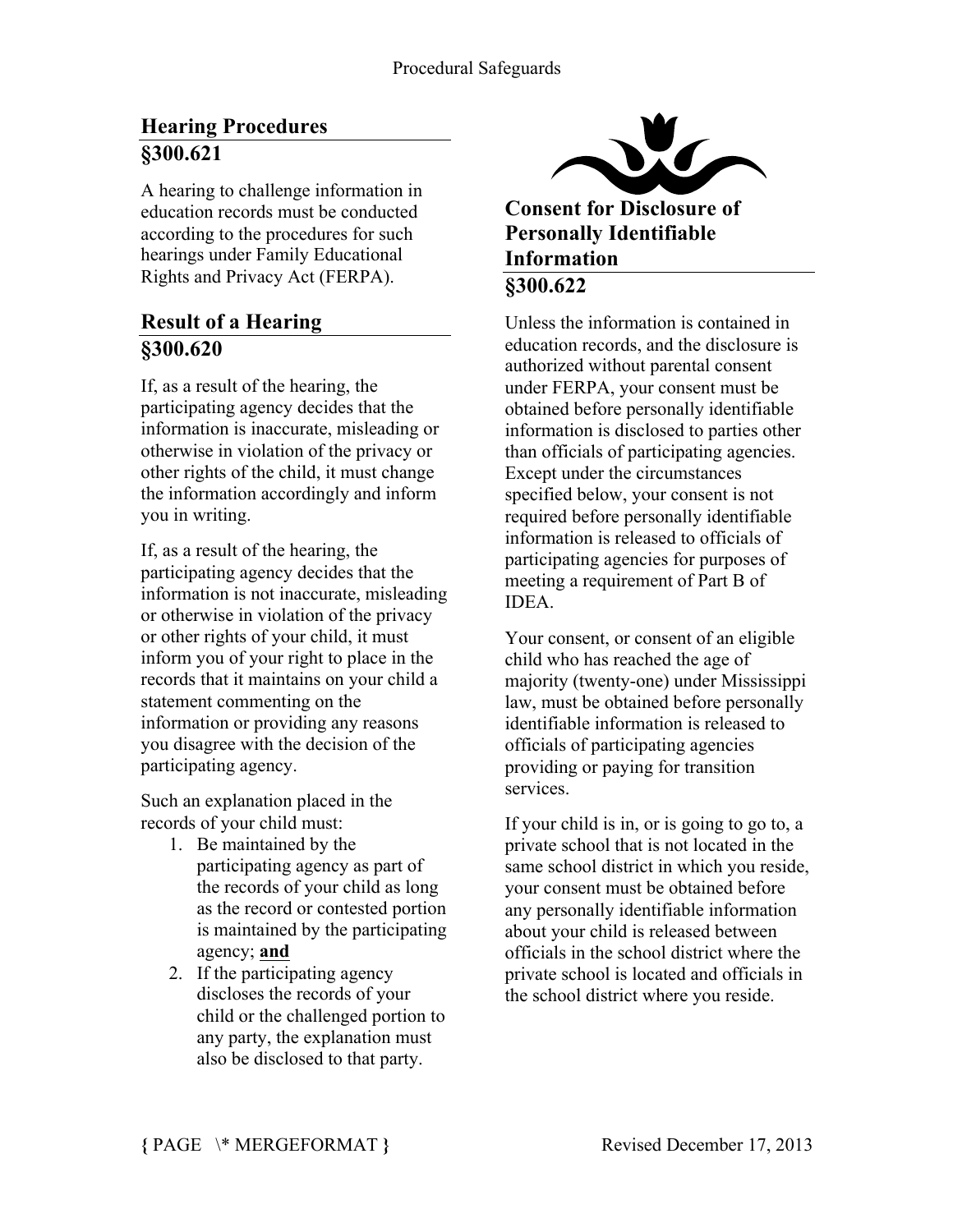# **Safeguards §300.623**

Each participating agency must protect the confidentiality of personally identifiable information at collection, storage, disclosure and destruction stages.

One official at each participating agency must assume responsibility for ensuring the confidentiality of any personally identifiable information.

All persons collecting or using personally identifiable information must receive training or instruction regarding MDE's policies and procedures regarding confidentiality under Part B of IDEA and FERPA.

Each participating agency must maintain, for public inspection, a current listing of the names and positions of those employees within the agency who may have access to personally identifiable information.

# **Destruction of Information §300.624**

Your school district must inform you when personally identifiable information collected, maintained or used under Part B of IDEA is no longer needed to provide educational services to your child.

The information must be destroyed at your request. However, a permanent record of your child's name, address, and phone number, his or her grades, attendance record, classes attended, grade level completed, and year completed may be maintained without time limitation.



# **FORMAL STATE COMPLAINT PROCEDURES**

### **Difference Between Due Process Hearing Request and Formal State Complaint Procedures**

The regulations for Part B of IDEA set forth separate procedures for formal State complaints and for due process complaints and hearings. As explained below, any individual or organization may file a formal State complaint alleging a violation of any Part B requirement by a school district, the MDE or any other public agency. Only you or a school district may file a request for a due process hearing on any matter relating to a proposal or a refusal to initiate or change the identification, evaluation or educational placement of a child with a disability, or the provision of FAPE to the child. While staff of the MDE generally must resolve a formal State complaint within a **sixty (60)** calendar-day timeline, unless the timeline is properly extended, an impartial due process hearing officer must hear a due process complaint (if not resolved through a resolution meeting or through mediation) and issue a written decision within **forty-five (45)** calendar days after the end of the resolution period, as described in this document under the heading **Resolution Process**, unless the hearing officer grants a specific extension of the timeline at your request or the school district's request. The formal State complaint and due process complaint, resolution and hearing procedures are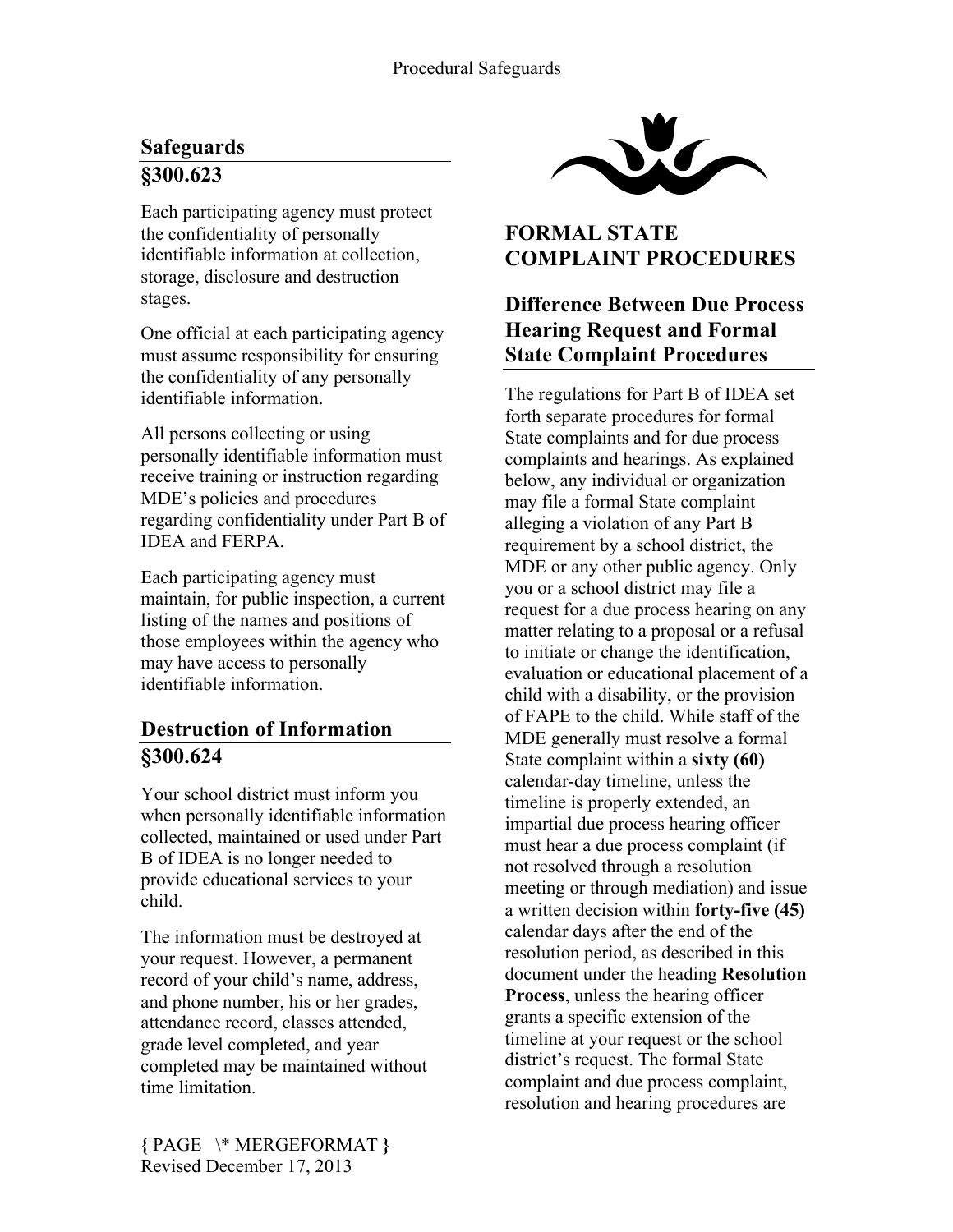described more fully on the next three pages. The MDE has available model forms to help you file a due process complaint and to help you or other parties to file a formal State complaint.

## **Adoption of Formal State Complaint Procedures §300.151**

#### **General**

The MDE has written procedures for:

- 1. Resolving any formal State complaint, including a formal State complaint filed by an organization or individual from another State;
- 2. The filing of a formal State complaint with the MDE;
- 3. Widely disseminating the formal State complaint procedures to parents and other interested individuals, including parent training and information centers, protection and advocacy agencies, independent living centers, and other appropriate entities.

#### **Remedies for denial of appropriate services**

In resolving a formal State complaint in which the MDE has found a failure to provide appropriate services, the MDE will address:

- 1. The failure to provide appropriate services, including corrective action appropriate to address the needs of the child (such as compensatory services or monetary reimbursement); **and**
- 2. Appropriate future provision of services for all children with disabilities.



**Formal State Complaint Procedures §300.152**

#### **Time limit, procedures**

MDE includes in its formal State complaint procedures a time limit of **sixty (60)** calendar days after a formal State complaint is filed to:

- 1. Carry out an independent on-site investigation, if MDE determines that an investigation is necessary;
- 2. Give the complainant the opportunity to submit additional information, either orally or in writing, about the allegations in the formal State complaint;
- 3. Provide the school district or other public agency with the opportunity to respond to the formal State complaint, including, at a minimum: (a) at the option of the agency, a proposal to resolve the formal State complaint; **and** (b) an opportunity for a parent who has filed a formal State complaint and the agency to agree voluntarily to engage in mediation;
- 4. Review all relevant information and make an independent determination as to whether the school district or other public agency is violating a requirement of Part B of IDEA; **and**
- 5. Issue a written decision to the complainant that addresses each allegation in the formal State complaint and contains: (a) findings of fact and conclusions;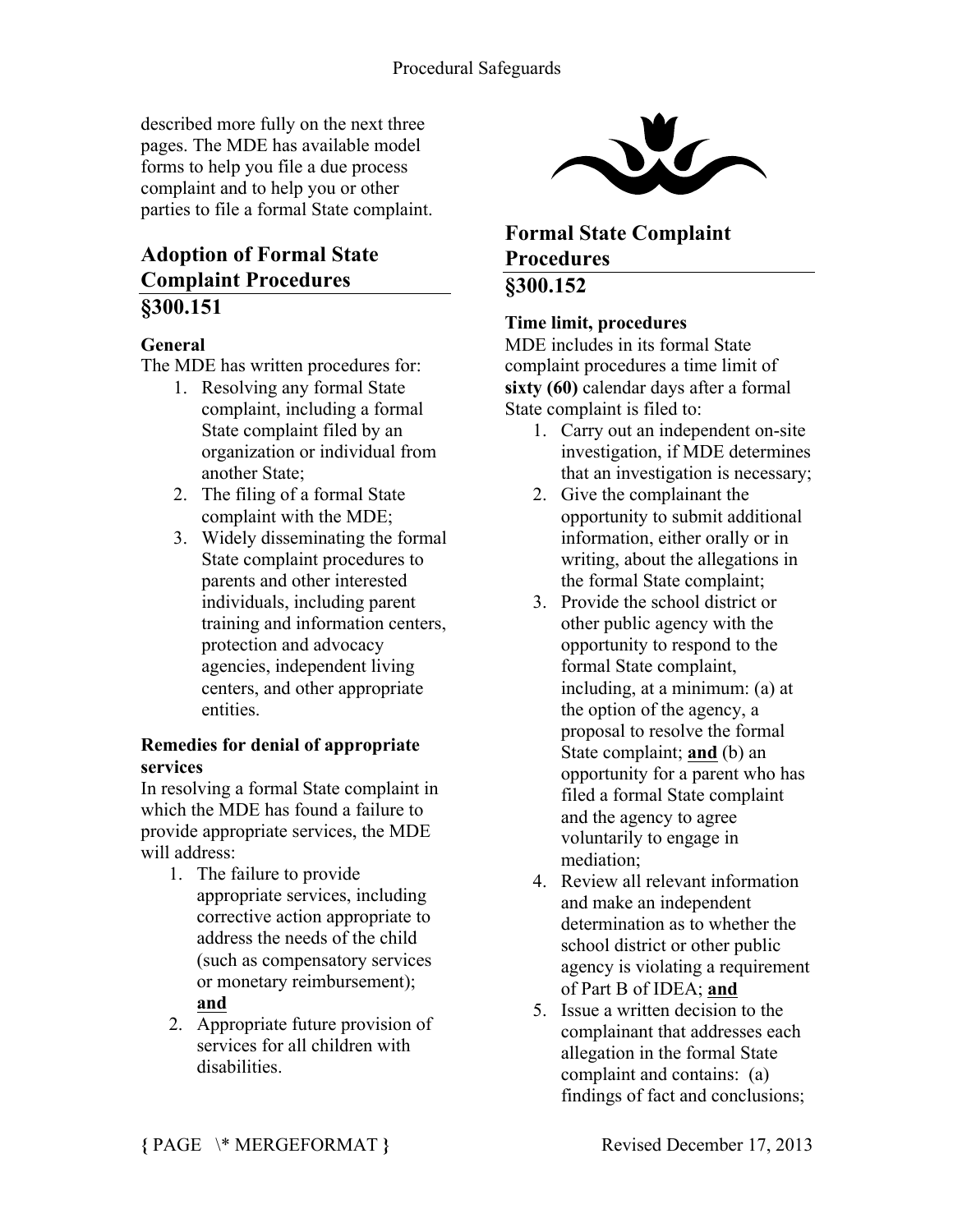**and** (b) the reasons for MDE's final decision.

#### **Time extension, final decision, and implementation**

The MDE's procedures described above also:

1. Permit an extension of the **sixty (60)** calendar-day time limit only if:

(a) exceptional circumstances exist with respect to a particular formal State complaint; **or** (b) the parent and the school district or other public agency involved voluntarily agree to extend the time to resolve the matter through mediation or alternative means of dispute resolution;

2. Include procedures for effective implementation of the MDE's final decision, if needed, including: (a) technical assistance activities; (b) negotiations; **and** (c)

corrective actions to achieve compliance.

#### **Formal State complaints and due process hearings**

If a formal State complaint is received that is also the subject of a due process hearing as described below under the heading *Filing a Due Process Complaint*, or the formal State complaint contains multiple issues of which one or more are part of such a hearing, MDE will set aside any part of the formal State complaint that is being addressed in the due process hearing until the hearing is over. Any issue in the formal State complaint that is not a part of the due process hearing will be resolved using the time limit and procedures described above.

If an issue raised in a formal State complaint has previously been decided in a due process hearing involving the same parties (for example, you and the school district), then the due process hearing decision is binding on that issue and the MDE will inform the complainant that the decision is binding.

A formal State complaint alleging a school district's or other public agency's failure to implement a due process hearing decision will be resolved by the MDE.

# **Filing a Formal State Complaint §300.153**

An organization or individual may file a formal State complaint under the procedures described above.

The formal State complaint must include:

- 1. A statement that a school district or other public agency has violated a requirement of Part B of IDEA or its implementing regulations in 34 CFR Part 300;
- 2. The facts on which the statement is based:
- 3. The signature and contact information for the party filing the complaint; and
- 4. If alleging violations regarding a specific child:
	- (a) The name of the child and address of the residence of the child;
	- (b) The name of the school the child is attending;
	- (c) In the case of a homeless child or youth, available contact information for the child, and the name of the school the child is attending;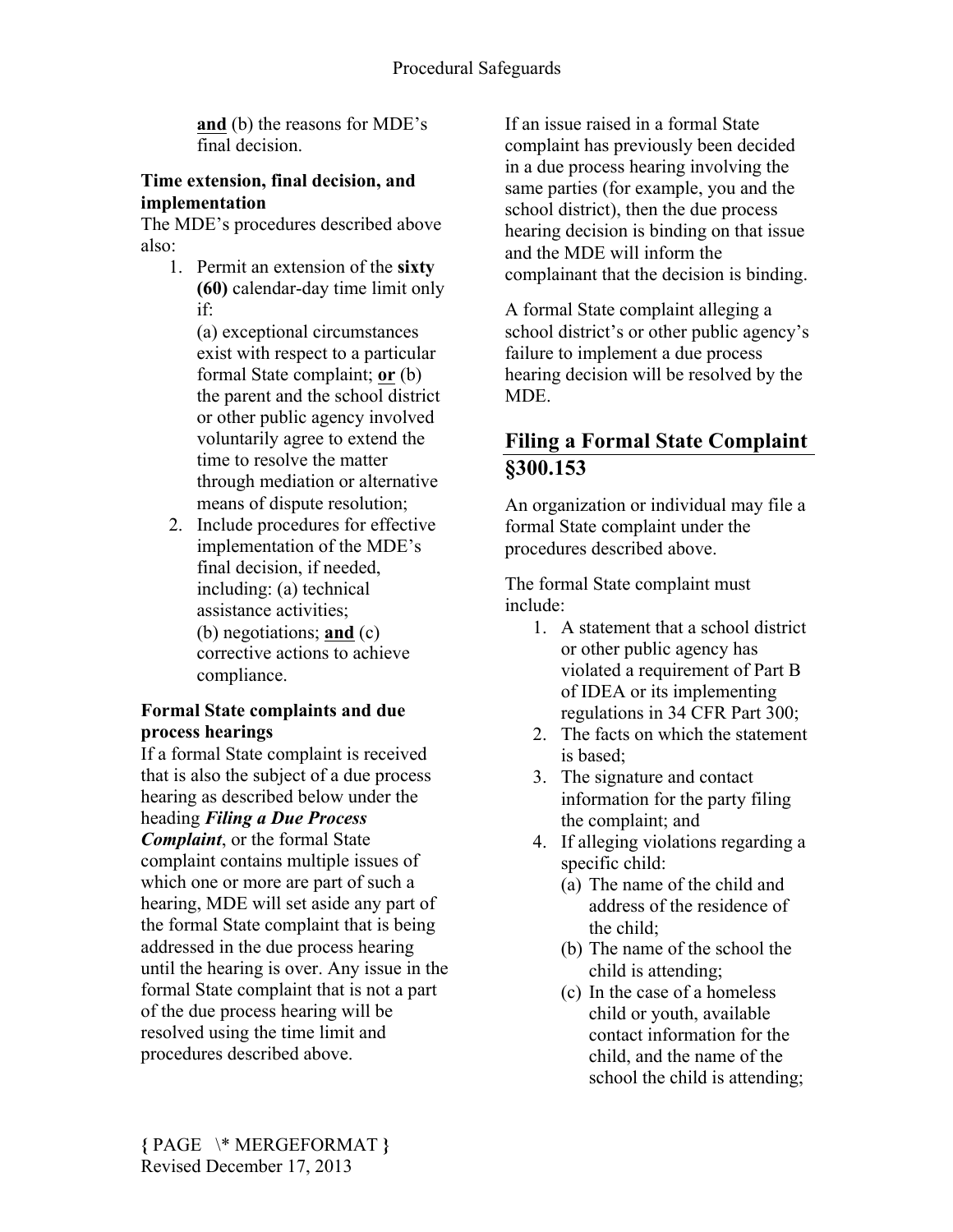- (d) A description of the nature of the problem of the child, including facts relating to the problem; **and**
- (e) A proposed resolution of the problem to the extent known and available to the party filing the formal State complaint at the time the formal State complaint is filed.

The formal State complaint must allege a violation that occurred not more than **one (1)** year prior to the date that the formal State complaint is received as described under the heading *Adoption of Formal State Complaint Procedures*.

The party filing the formal State complaint must forward a copy of the formal State complaint to the school district or other public agency serving the child at the same time the party files the formal State complaint with the MDE. Additionally, the school district or other public agency must forward a copy of any and all responses they send to the MDE regarding said formal complaint.

# **DUE PROCESS COMPLAINT PROCEDURES**

## **Filing a Due Process Complaint §300.507**

#### **General**

You or the school district may file a due process complaint on any matter relating to a proposal or a refusal to initiate or change the identification, evaluation or educational placement of your child, or the provision of FAPE to your child.

The due process complaint must allege a violation that happened not more than **two (2)** years before you or the school

district knew or should have known about the alleged action that forms the basis of the due process complaint. The above timeline does not apply if you could not file a due process complaint within the timeline because:

- 1. The school district specifically misrepresented that it had resolved the issues identified in the complaint; **or**
- 2. The school district withheld information from you that it was required to provide under Part B of IDEA.

#### **Information for parents**

The school district must inform you of any free or low-cost legal and other relevant services available in the area if you request the information, **or** if you or the school district file a due process complaint.

## **Due Process Complaint §300.508**

### **General**

In order to request a hearing, you or the school district (or your attorney or the school district's attorney) must submit a due process complaint to the other party. That complaint must contain all of the content listed below and must be kept confidential. You or the school district, whichever one filed the complaint, must also provide the MDE with a copy of the complaint.

### **Content of the complaint**

The due process complaint must include:

- 1. The name of the child;
- 2. The address of the child's residence;
- 3. The name of the child's school;
- 4. If the child is a homeless child or youth, the child's contact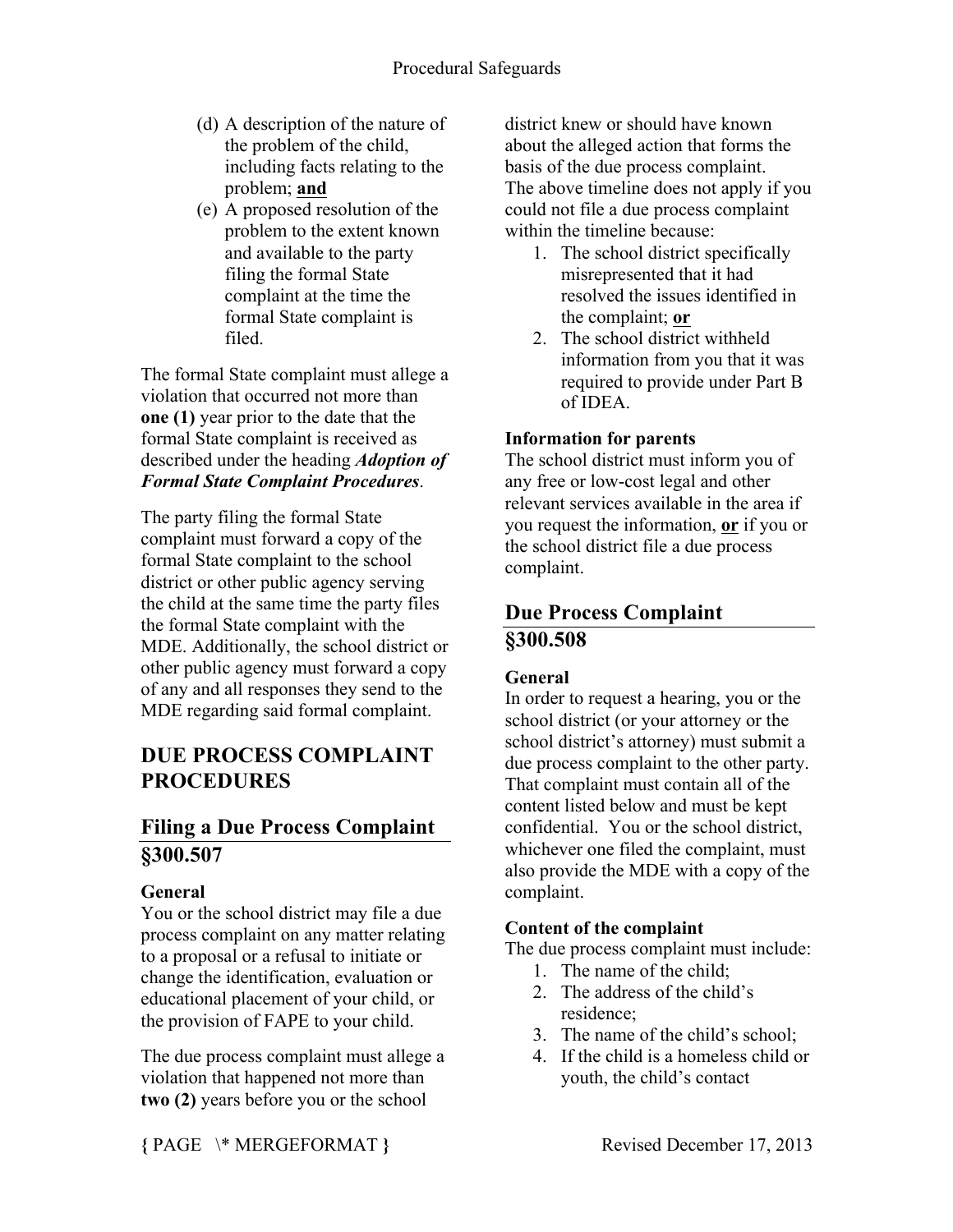information and the name of the child's school;

- 5. A description of the nature of the problem of the child relating to the proposed or refused action, including facts relating to the problem; **and**
- 6. A proposed resolution of the problem to the extent known and available to the complaining party (you or the school district) at the time.

#### **Notice required before a hearing on a due process complaint**

You or the school district may not have a due process hearing until you or the school district (or your attorney or the school district's attorney), file a due process complaint that includes the information listed above.

#### **Sufficiency of complaint**

In order for a due process complaint to go forward, it must be considered sufficient. The due process complaint will be considered sufficient (to have met the content requirements above) unless the party receiving the due process complaint (you or the school district) notifies the hearing officer and the other party in writing, within **fifteen (15)** calendar days of receiving the complaint, that the receiving party believes the due process complaint does not meet the requirements listed above.

Within **five (5)** calendar days of receiving notification that the receiving party (you or the school district) considers a due process complaint insufficient, the hearing officer must decide if the due process complaint meets the requirements listed above, and notify you and the school district in writing immediately.

#### **Complaint amendment**

**{** PAGE \\* MERGEFORMAT **}** Revised December 17, 2013

You or the school district may make changes to the complaint only if:

- 1. The other party approves of the changes in writing and is given the chance to resolve the due process complaint through a resolution meeting described below; **or**
- 2. By no later than **five (5)** days before the due process hearing begins, the hearing officer grants permission for the changes.

If the complaining party (you or the school district) makes changes to the due process complaint, the timelines for the resolution meeting (within **fifteen [15]** calendar days of receiving the complaint) and the time period for resolution (within **thirty [30]** calendar days of receiving the complaint) start again on the date the amended complaint is filed.

#### **Local educational agency (LEA) or school district response to a due process complaint**

If the school district has not sent a prior written notice to you, as described under the heading *Prior Written Notice*, regarding the subject matter contained in your due process complaint, the school district must, within **ten (10)** calendar days of receiving the due process complaint, send to you a response that includes:

- 1. An explanation of why the school district proposed or refused to take the action raised in the due process complaint;
- 2. A description of other options that your child's IEP Committee considered and the reasons why those options were rejected;
- 3. A description of each evaluation procedure, assessment, record, or report the school district used as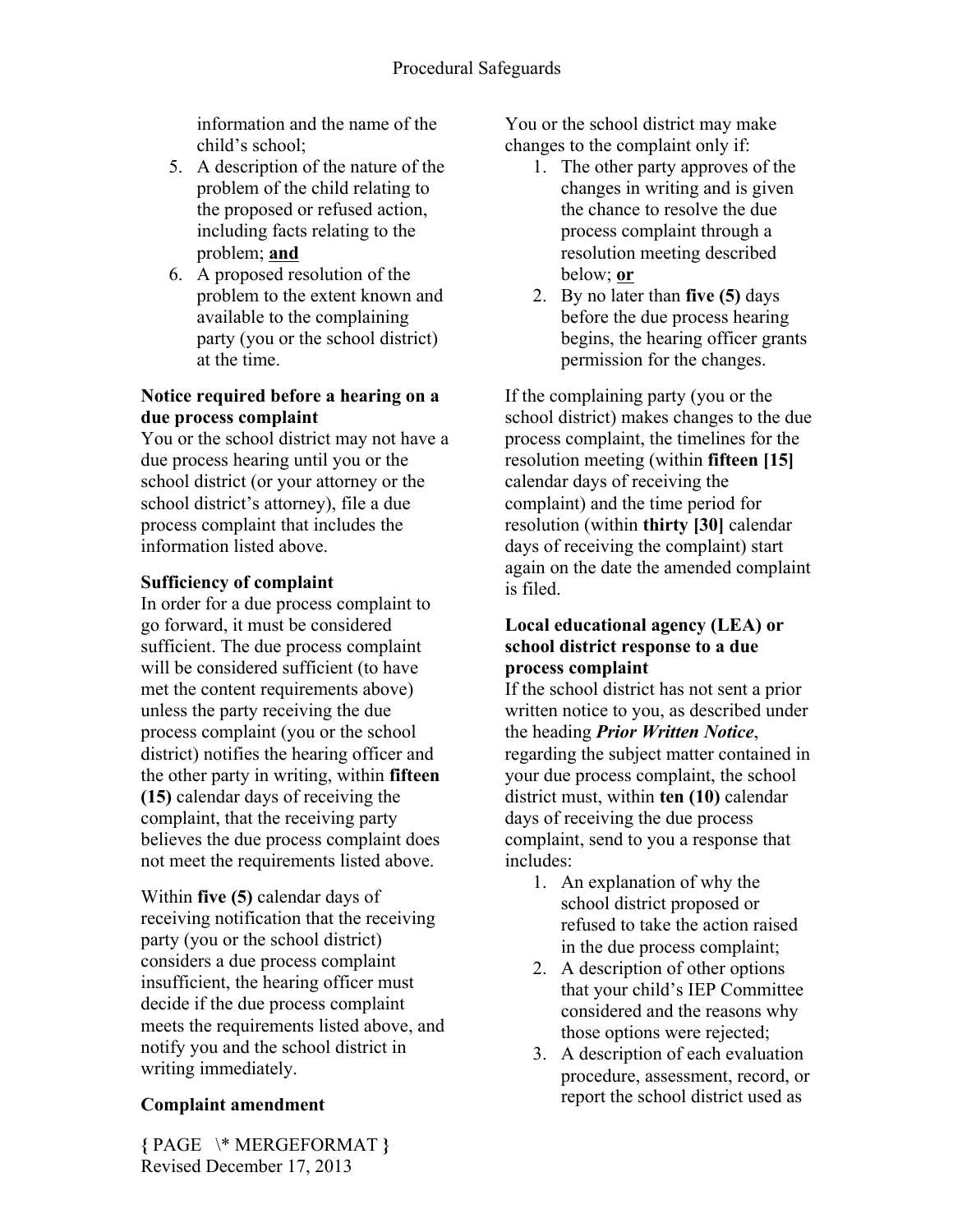the basis for the proposed or refused action; **and**

4. A description of the other factors that are relevant to the school district's proposed or refused action.

Providing the information in items 1-4 above does not prevent the school district from asserting that your due process complaint was insufficient.

#### **Other party response to a due process complaint**

Except as stated under the sub-heading immediately above*, LEA or school district response to a due process complaint*, the party receiving a due process complaint must, within **ten (10)** calendar days of receiving the complaint, send the other party a response that specifically addresses the issues in the complaint.

## **Model Forms §300.509**

The MDE has developed model forms to help you file a due process complaint and to help you and other parties file a formal State complaint. However, the MDE or school district does not require you to use these model forms. In fact, you can use this form or another appropriate form, so long as it contains the required information for filing a due process complaint or a formal State complaint.

# **Mediation**

### **§300.506**

### **General**

The school district must make mediation available to allow you and the school district to resolve disagreements involving any matter under Part B of

IDEA, including matters arising prior to the filing of a due process complaint. Thus, mediation is available to resolve disputes under Part B of IDEA, whether or not you have filed a due process complaint to request a due process hearing as described under the heading *Filing a Due Process Complaint*.

#### **Requirements**

The procedures must ensure that the mediation process:

- 1. Is voluntary on your part and the school district's part;
- 2. Is not used to deny or delay your right to a due process hearing, or to deny any other rights you have under Part B of IDEA; **and**
- 3. Is conducted by a qualified and impartial mediator who is trained in effective mediation techniques.

The school district may develop procedures that offer parents and schools that choose not to use the mediation process an opportunity to meet, at a time and location convenient to you, with a disinterested party:

- 1. Who is under contract with an appropriate alternative dispute resolution entity, or a parent training and information center or community parent resource center in Mississippi; **and**
- 2. Who would explain the benefits of, and encourage the use of*,* the mediation process to you.

MDE has a list of people who are qualified mediators and know the laws and regulations relating to the provision of special education and related services. MDE selects mediators on a rotational and impartial basis.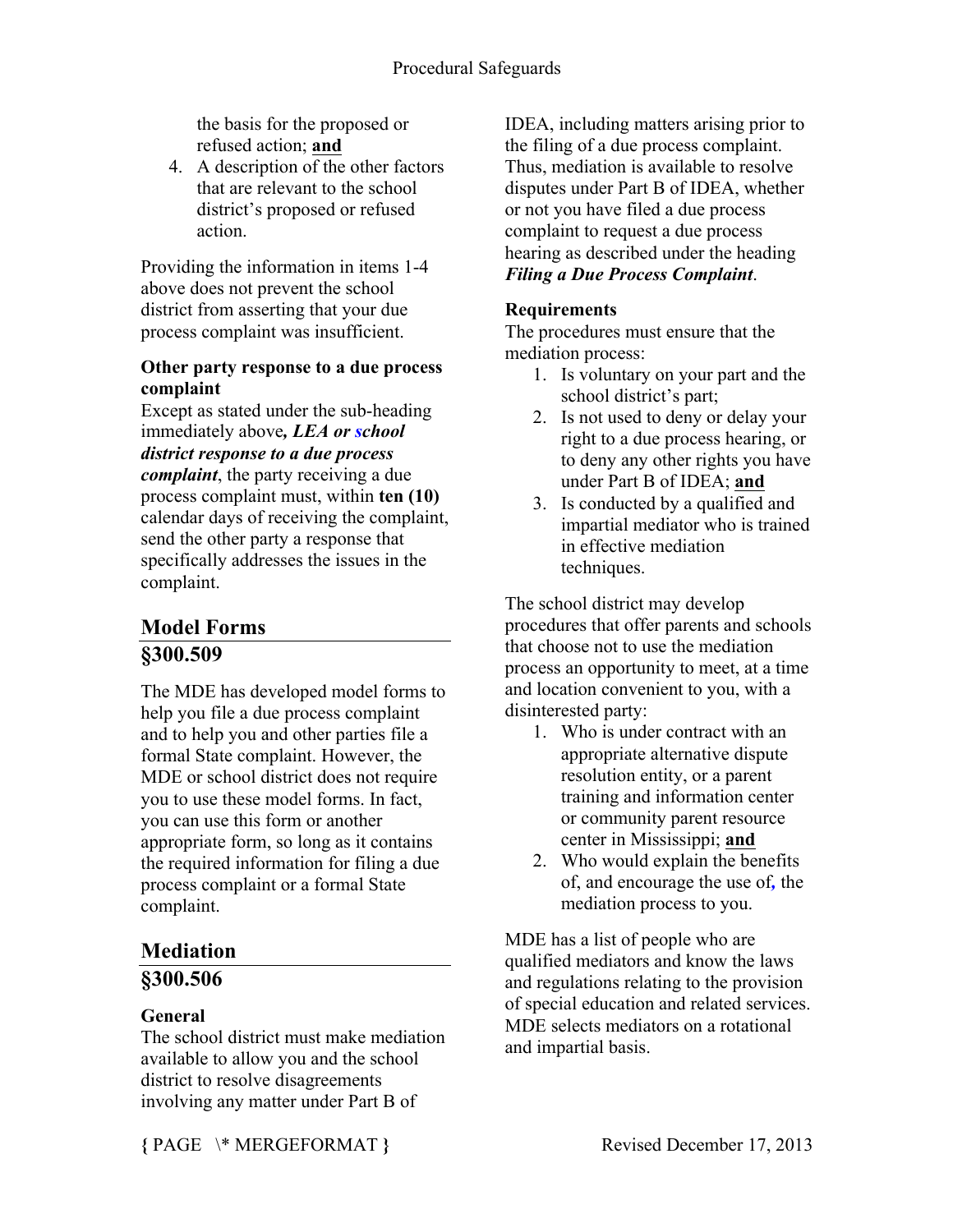MDE is responsible for the cost of the mediation process, including the costs of meetings.

Each meeting in the mediation process must be scheduled in a timely manner and held at a place that is convenient for you and the school district.

If you and the school district resolve a dispute through the mediation process, both parties must enter into a legally binding agreement that sets forth the resolution and that:

- 1. States that all discussions that happened during the mediation process will remain confidential and may not be used as evidence in any subsequent due process hearing or civil proceeding (court case); **and**
- 2. Is signed by both you and a representative of the school district who has the authority to bind the school district.

A written, signed mediation agreement is enforceable in any State court of competent jurisdiction (a court that has the authority under State law to hear this type of case) or in a district court of the United States.

Discussions that happened during the mediation process must be kept confidential. They cannot be used as evidence in any future due process hearing or civil proceeding of any Federal Court or State Court of a State receiving assistance under Part B of **IDEA** 

### **Impartiality of mediator**

The mediator:

1. May not be an employee of MDE or the school district that is involved in the education or care of your child; **and**

2. Must not have a personal or professional interest which conflicts with the mediator's objectivity.

A person who otherwise qualifies as a mediator is not an employee of a school district or MDE solely because they are paid by MDE or school district to serve as a mediator.

# **Resolution Process §300.510**

### **Resolution meeting**

Within **fifteen (15)** calendar days of receiving notice of your due process complaint, and before the due process hearing begins, the school district must convene a meeting with you and the relevant member or members of the IEP Committee who have specific knowledge of the facts identified in your due process complaint. The meeting:

- 1. Must include a representative of the school district who has decision-making authority on behalf of the school district; **and**
- 2. May not include an attorney of the school district unless you are accompanied by an attorney.

You and the school district determine the relevant members of the IEP Committee to attend the meeting.

The purpose of the meeting is for you to discuss your due process complaint, and the facts that form the basis of the complaint, so that the school district has the opportunity to resolve the dispute.

The resolution meeting is not necessary if:

1. You and the school district agree in writing to waive the meeting; **or**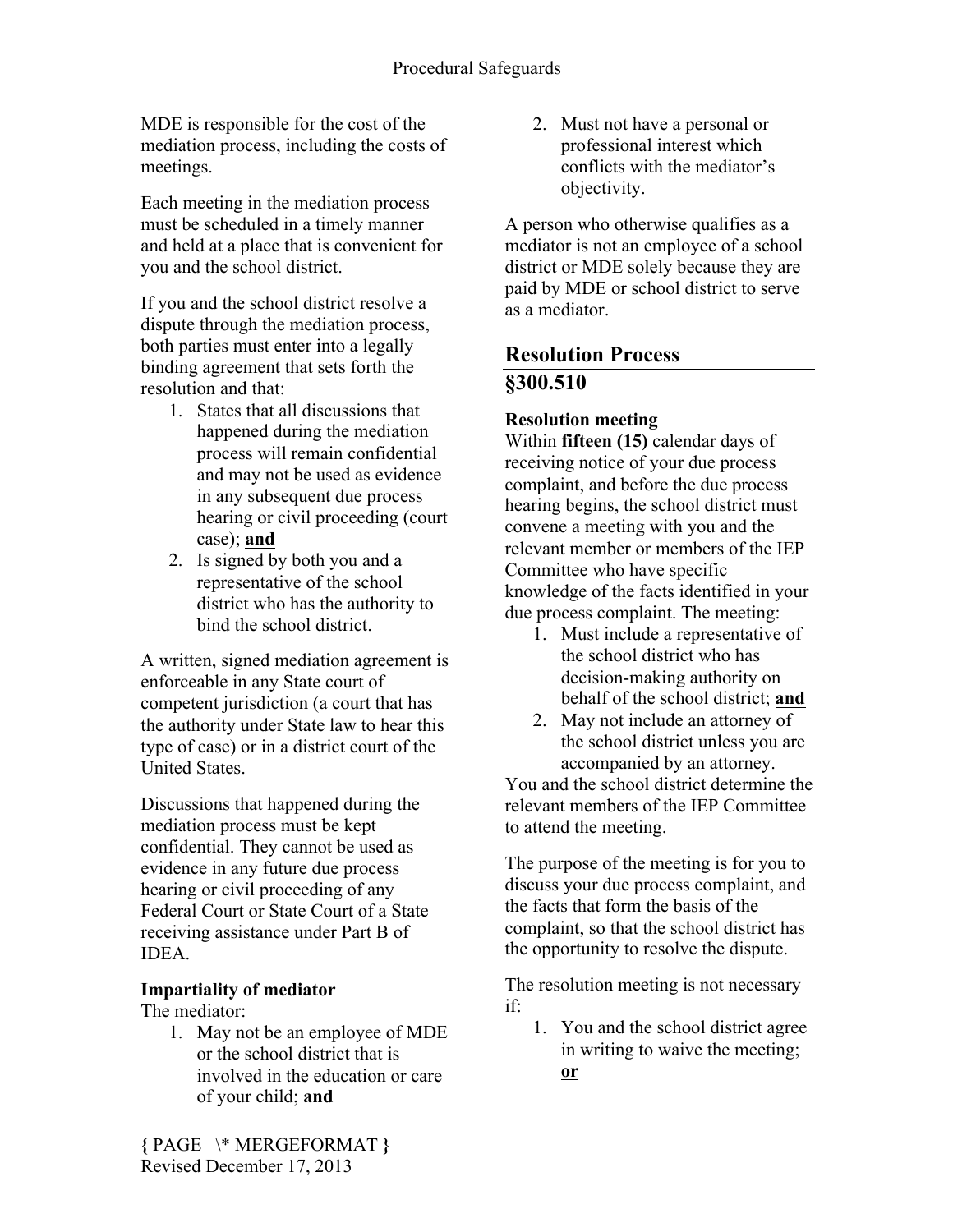2. You and the school district agree to use the mediation process, as described under the heading *Mediation*.

#### **Resolution period**

If the school district has not resolved the due process complaint to your satisfaction within **thirty (30)** calendar days of the receipt of the due process complaint (during the time period for the resolution process), the due process hearing may occur.

The **forty-five (45)** calendar-day timeline for issuing a final decision begins at the expiration of the **thirty (30)** calendar-day resolution period with certain exceptions for adjustments made to the **thirty (30)** calendar-day resolution period, as described below.

Except where you and the school district have both agreed to waive the resolution process or to use mediation, your failure to participate in the resolution meeting will delay the timelines for the resolution process and due process hearing until the meeting is held.

If after making reasonable efforts and documenting such efforts, the school district is not able to obtain your participation in the resolution meeting, the school district may, at the end of the **thirty (30)** calendar-day resolution period, request that a hearing officer dismiss your due process complaint. Documentation of such efforts must include a record of the school district's attempts to arrange a mutually agreed upon time and place, such as:

- 1. Detailed records of telephone calls made or attempted and the results of those calls;
- 2. Copies of correspondence sent to you and any responses received; **and**

3. Detailed records of visits made to your home or place of employment and the results of those visits.

If the school district fails to hold the resolution meeting within **fifteen (15)** calendar days of receiving notice of your due process complaint **or** fails to participate in the resolution meeting, you may ask the hearing officer to begin the **forty-five (45)** calendar-day due process hearing timeline.

**Adjustments to the thirty (30) calendar-day resolution period**  If you and the school district agree in writing to waive the resolution meeting, then the **forty-five (45)** calendar day timeline for the due process hearing starts the next day.

After the start of mediation or the resolution meeting and before the end of the **thirty (30)** calendar day resolution period, if you and the school district agree in writing that no agreement is possible, then the **fortyfive (45)** calendar day timeline for the due process hearing starts the next day.

If you and the school district agree to use the mediation process but have not yet reached agreement, at the end of the **thirty (30)** calendar day resolution period the mediation process may be continued until an agreement is reached if both parties agree to the continuation in writing. However, if either you or the school district withdraws from the mediation process during this continuation period, then the **forty-five (45)** calendar day timeline for the due process hearing starts the next day.

**Written settlement agreement**

If a resolution to the dispute is reached at the resolution meeting, you and the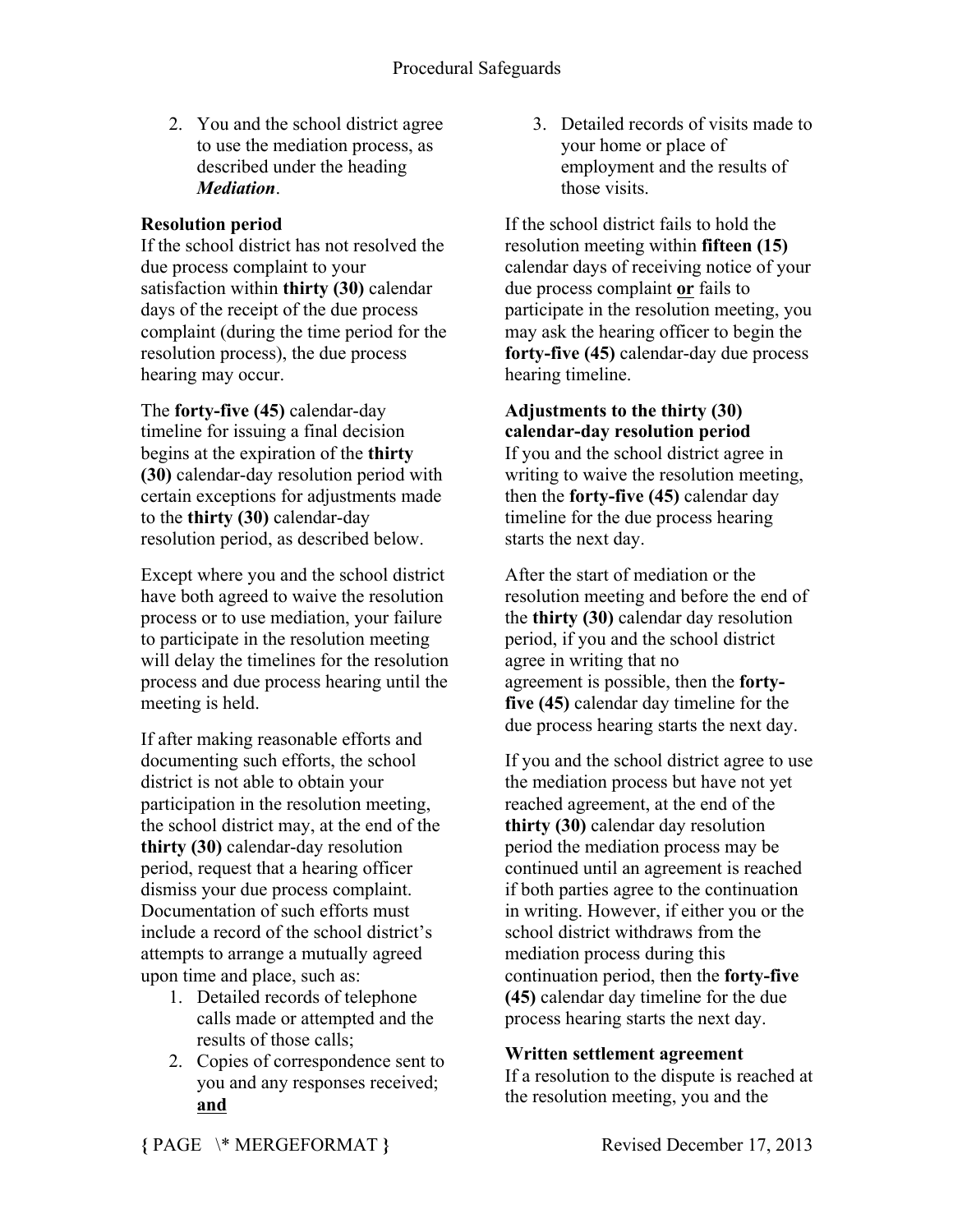school district must enter into a legally binding agreement that is:

- 1. Signed by you and a representative of the school district who has the authority to bind the school district; **and**
- 2. Enforceable in any State court of competent jurisdiction (a State court that has the authority to hear this type of case) or in a district court of the United States.

#### **Agreement review period**

If you and the school district enter into an agreement as a result of a resolution meeting, either party (you or the school district) may void the agreement within **three (3)** business days of the time that both you and the school district signed the agreement.

# **HEARINGS ON DUE PROCESS COMPLAINTS**

# **Impartial Due Process Hearing §300.511 • MS Code §37-23-143**

#### **General**

Whenever a due process complaint is filed, you or the school district involved in the dispute must have an opportunity for an impartial due process hearing, as described in the *Due Process Complaint*  and *Resolution Process* sections. Mississippi is a "One-Tier" state, which means that the MDE is responsible for convening due process hearings and any appeal from a due process hearing decision is filed directly with a court of competent jurisdiction.

### **Impartial hearing officer**

At a minimum, a hearing officer:

1. Must not be an employee of MDE or the school district that is involved in the education or care of the child. However, a person is not an employee of the agency solely because they are paid by the agency to serve as a hearing officer;

- 2. Must not have a personal or professional interest that conflicts with the hearing officer's objectivity in the hearing;
- 3. Must be knowledgeable and understand the provisions of IDEA, and Federal and State Regulations pertaining to IDEA, and legal interpretations of IDEA by Federal and State Courts; **and**
- 4. Must have the knowledge and ability to conduct hearings, and to make and write decisions, consistent with appropriate, standard legal practice.

The MDE maintains a list of those persons who serve as hearing officers that includes a statement of the qualifications of each hearing officer.

#### **Subject matter of due process hearing**

The party (you or the school district) that requests the due process hearing may not raise issues at the due process hearing that were not addressed in the due process complaint, unless the other party agrees.

#### **Timeline for requesting a hearing**

You or the school district must request an impartial hearing on a due process complaint within **two (2)** years of the date you or the school district knew or should have known about the issue addressed in the complaint.

#### **Exceptions to the timeline**

The above timeline does not apply to you if you could not file a due process complaint because:

1. The school district specifically misrepresented that it had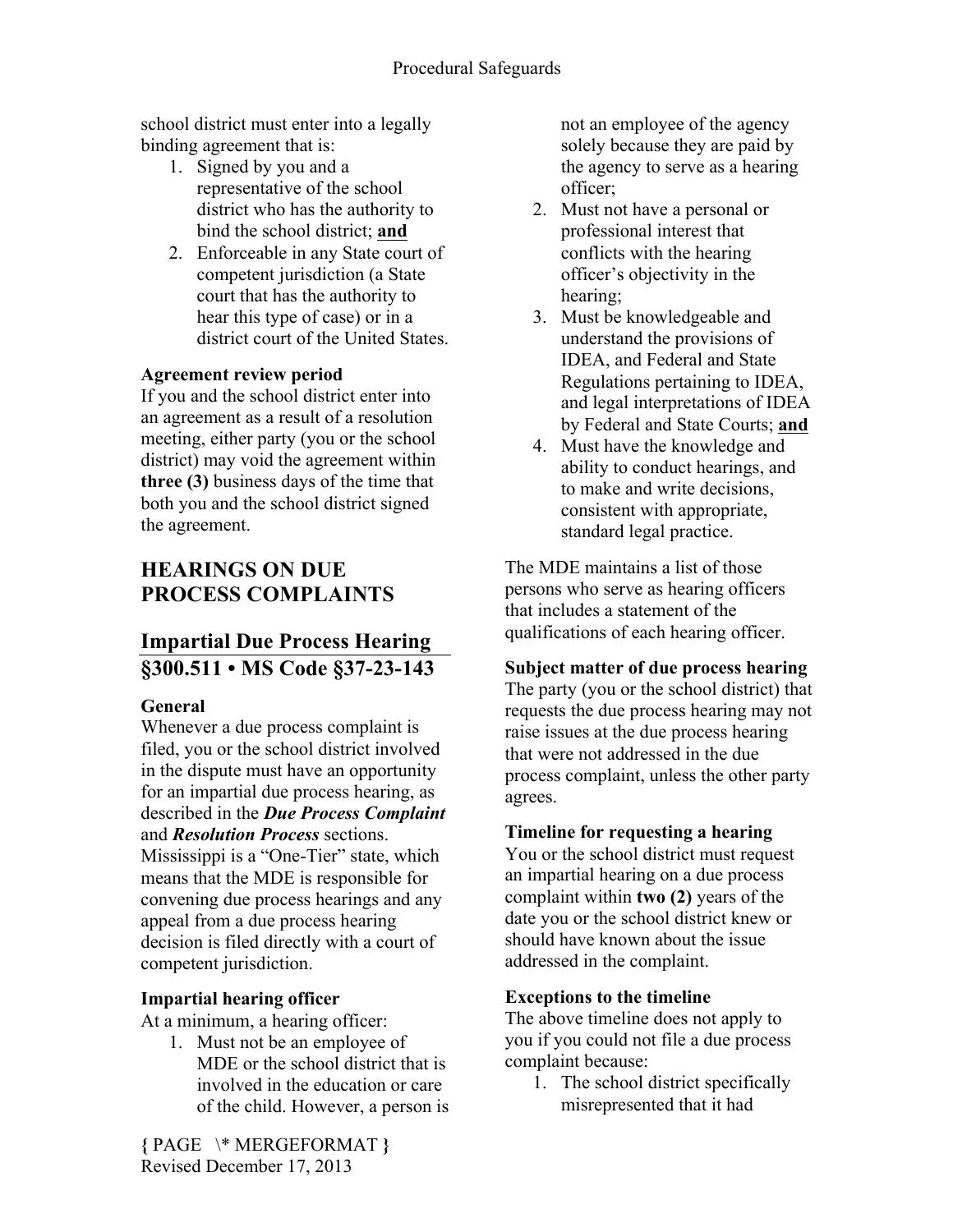resolved the problem or issue that you are raising in your complaint; **or**

2. The school district withheld information from you that it was required to provide to you under Part B of the **IDEA** 

# **Hearing Rights**

# **§300.512**

### **General**

You have the right to represent yourself at a due process hearing. In addition, any party to a due process hearing (including a hearing relating to disciplinary procedures) has the right to:

- 1. Be accompanied and advised by counsel and by persons with special knowledge or training regarding the problems of children with disabilities;
- 2. Be represented at the due process hearing by an attorney;
- 3. Present evidence and confront, cross-examine, and require the attendance of witnesses;
- 4. Prohibit the introduction of any evidence at the hearing that has not been disclosed to that party at least **five (5)** business days before the hearing;
- 5. Obtain a written, or, at your option, electronic, word-for-word record of the hearing; **and**
- 6. Obtain written, or, at your option, electronic findings of fact and decisions.

### **Additional disclosure of information**

At least **five (5)** business days prior to a due process hearing, you and the school district must disclose to each other all evaluations completed by that date and recommendations based on those evaluations that you or the school district intend to use at the hearing.

A hearing officer may prevent any party that fails to comply with this requirement from introducing the relevant evaluation or recommendation at the hearing without the consent of the other party.

### **Parental rights at hearings**

You must be given the right to:

- 1. Have your child present at the hearing;
- 2. Open the hearing to the public; **and**
- 3. Have the record of the hearing, the findings of facts and decisions provided to you at no cost.

# **Hearing Decisions §300.513**

### **Decision of hearing officer**

A hearing officer's decision on whether your child received FAPE must be based on evidence and arguments that directly relate to FAPE.

In matters alleging a procedural violation (such as an incomplete IEP Committee), a hearing officer may find that your child did not receive FAPE only if the procedural violations:

- 1. Interfered with your child's right to FAPE;
- 2. Significantly interfered with your opportunity to participate in the decision-making process regarding the provision of FAPE to your child; **or**
- 3. Caused your child to be deprived of an educational benefit.

None of the provisions described above can be interpreted to prevent a hearing officer from ordering a school district to comply with the requirements in the procedural safeguards section of the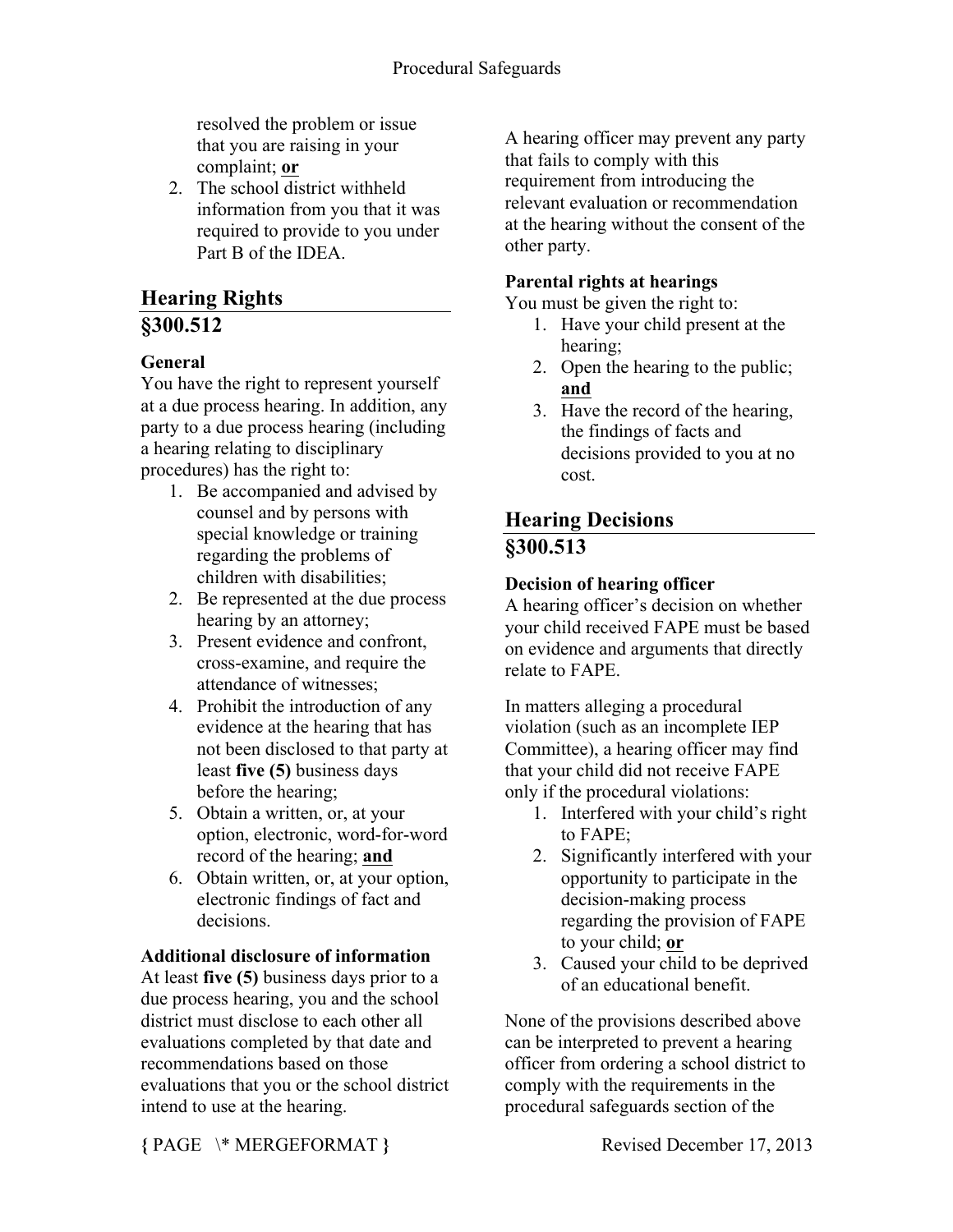Federal Regulations under Part B of IDEA (34 CFR §§300.500 through 300.536).

#### **Separate request for a due process hearing**

Nothing in the procedural safeguards section of the Federal Regulations under Part B of IDEA (34 CFR §§300.500 through 300.536) can be interpreted to prevent you from filing a separate due process complaint on an issue separate from a due process complaint already filed.

#### **Findings and decision to advisory panel and general public**

MDE, after deleting any personally identifiable information, must:

- 1. Provide the findings and decisions in the due process hearing to the State special education advisory panel; **and**
- 2. Make those findings and decisions available to the public.

# **APPEALS**

### **Finality of Decision, Appeal, Impartial Review §300.514**

### **Finality of hearing decision**

A decision made in a due process hearing (including a hearing relating to disciplinary procedures) is final, except that any party involved in the hearing (you or the school district) may appeal the decision by bringing a civil action, as described under the heading *Civil Actions, Including the Time Period in Which to File Those Actions*.

# **Timelines and Convenience of Hearings and Review §300.515**

The MDE must ensure that, not later than **forty-five (45)** calendar days after the expiration date of the **thirty (30)** calendar-day period for resolution meetings **or**, as described under the subheading *Adjustments to the thirty (30) calendar-day resolution period*, not later than **forty-five (45)** calendar days after the expiration of the adjusted time period:

- 1. A final decision is reached in the hearing; **and**
- 2. A copy of the decision is mailed to each of the parties.

A hearing officer may grant specific extensions of time beyond the **forty-five (45)** calendar-day time period described above at the request of either party (you or the school district).

Each hearing must be conducted at a time and place that is reasonably convenient to you and your child.

### **Civil Actions, Including the Time Period in Which to File Those Actions §300.516**

### **General**

Any party (you or the school district) who does not agree with the findings and decision in the due process hearing (including a hearing relating to disciplinary procedures) has the right to bring a civil action with respect to the matter that was the subject of the due process hearing. The action may be brought in a State court of competent jurisdiction (a State court that has authority to hear this type of case) or in a district court of the United States without regard to the amount in dispute.

### **Time limitation**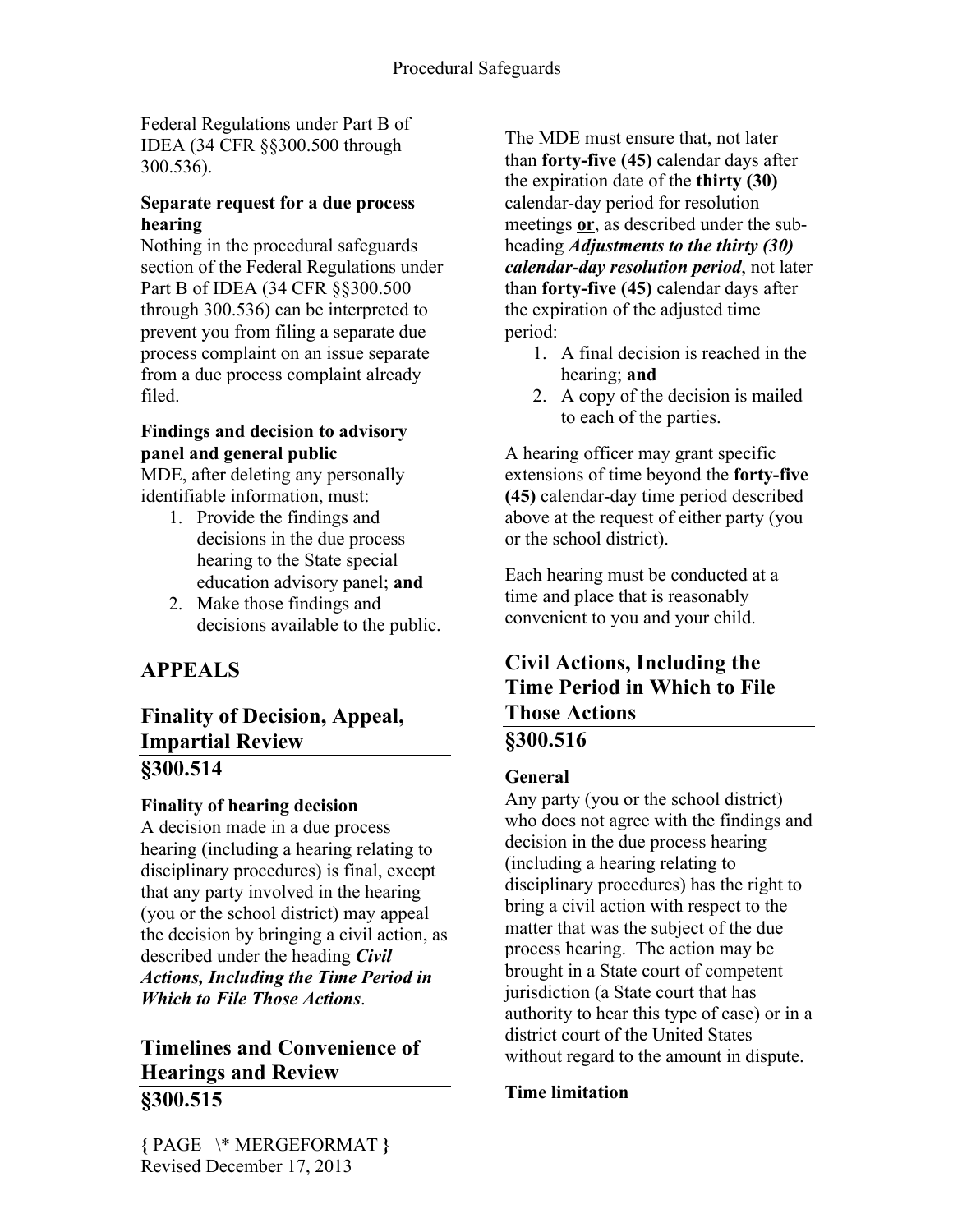The party (you or the school district) bringing the action shall have **ninety (90)** calendar days from the date of the decision of the hearing officer to file a civil action.

#### **Additional procedures**

In any civil action, the court:

- 1. Receives the records of the administrative proceedings;
- 2. Hears additional evidence at your request or at the school district's request; **and**
- 3. Bases its decision on the preponderance of the evidence and grants the relief that the court determines to be appropriate.

Under appropriate circumstances, judicial relief may include reimbursement of private school tuition and compensatory education services.

#### **Jurisdiction of district courts**

The district courts of the United States have authority to rule on actions brought under Part B of IDEA without regard to the amount in dispute.

#### **Interpretation**

Nothing in Part B of IDEA restricts or limits the rights, procedures, and remedies available under the U.S. Constitution, the Americans with Disabilities Act of 1990, Title V of the Rehabilitation Act of 1973 (Section 504), or other Federal laws protecting the rights of children with disabilities, except that before the filing of a civil action under these laws seeking relief that is also available under Part B of IDEA, the due process procedures described above must be exhausted to the same extent as would be required if the party filed the action under Part B of IDEA. This means that you may have remedies available under the other laws that overlap with those available under

IDEA, but in general, to obtain relief under those other laws, you must first use the available administrative remedies under IDEA (i.e., the due process complaint, resolution process, including the resolution meeting, and impartial due process hearing procedures) before going directly into court.

### **The Child's Placement While the Due Process Complaint and Hearing Are Pending §300.518**

Except as provided below under the heading *Procedures When Disciplining Children with Disabilities*, once a due process complaint is sent to the other party, during the resolution process time period, and while waiting for the decision of any impartial due process hearing or court proceeding, unless you and the MDE or school district agree otherwise, your child must remain in his or her current educational placement.

If the due process complaint involves an application for initial admission to public school, your child, with your consent, must be placed in the regular public school program until the completion of all such proceedings.

If the due process complaint involves an application for initial services under Part B of IDEA for a child who is transitioning from being served under Part C of IDEA to Part B of IDEA and who is no longer eligible for Part C services because the child has turned three, the school district is not required to provide the Part C services that the child has been receiving. If the child is found eligible under Part B of IDEA and you consent for the child to receive special education and related services for the first time, then, pending the outcome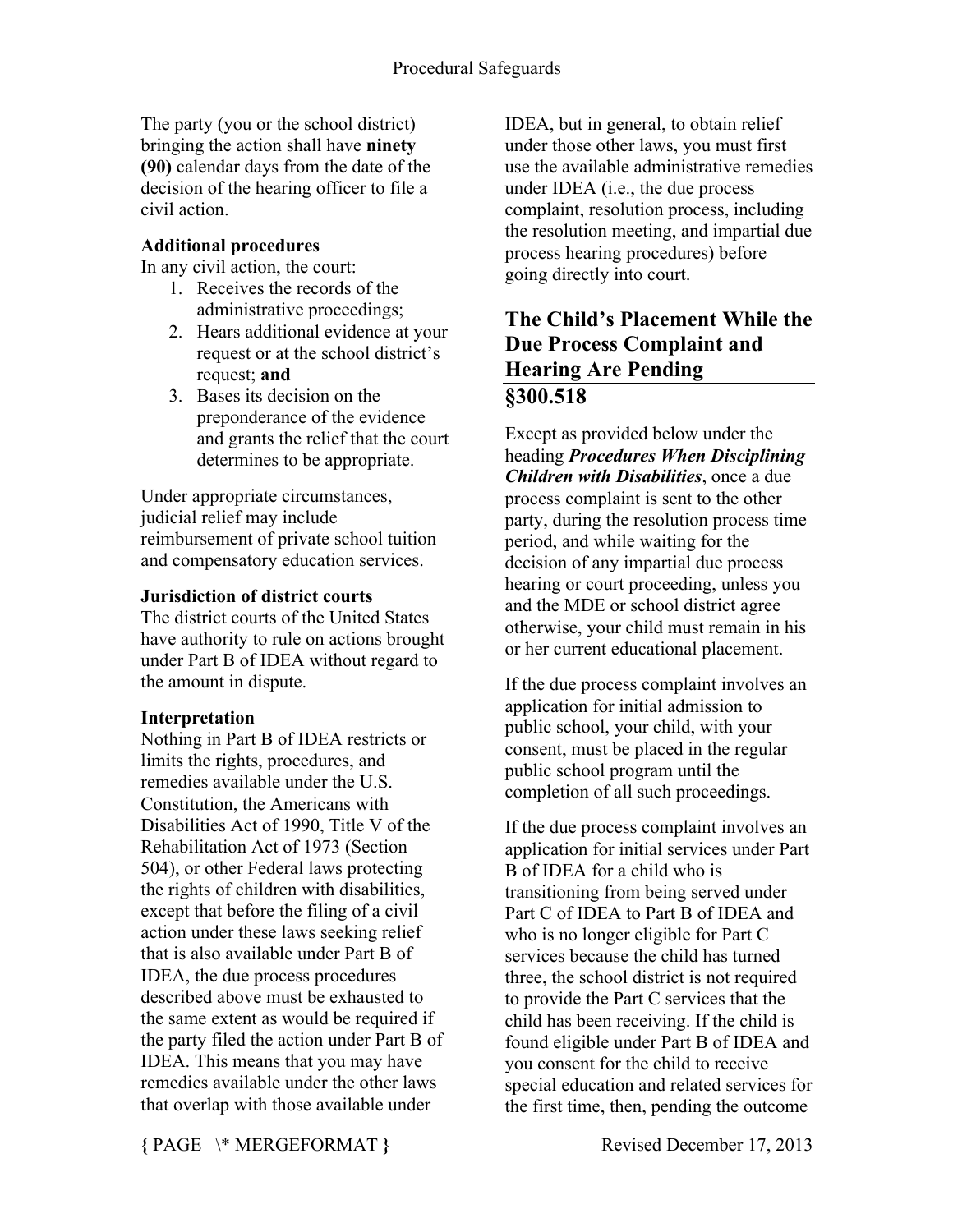of the proceedings, the school district must provide those special education and related services that are not in dispute (those upon which you and the school district both agree).

If a hearing officer in a due process hearing conducted by the MDE agrees with you that a change of placement is appropriate, that placement must be treated as your child's current educational placement where your child will remain while waiting for the decision of any impartial due process hearing or court proceeding.

# **Attorney's Fees §300.517**

#### **General**

In any action or proceeding brought under Part B of IDEA, the court, in its discretion, may award reasonable attorney's fees as part of the costs to you, if you prevail (win).

In any action or proceeding brought under Part B of IDEA, the court, in its discretion, may award reasonable attorney's fees as part of the costs to a prevailing MDE or school district, to be paid by your attorney, if the attorney: (a) filed a complaint or court case that the court finds is frivolous, unreasonable, or without foundation; **or** (b) continued to litigate after the litigation clearly became frivolous, unreasonable, or without foundation; **or**

In any action or proceeding brought under Part B of the IDEA, the court, in its discretion, may award reasonable attorney's fees as part of the costs to the prevailing MDE or school district, to be paid by you or your attorney, if your request for a due process hearing or later court case was presented for any

improper purpose, such as to harass, to cause unnecessary delay, or to unnecessarily increase the cost of the action or proceeding *(hearing)*.

### **Award of fees**

A court awards reasonable attorney's fees as follows:

- 1. Fees must be based on rates prevailing in the community in which the action or proceeding arose for the kind and quality of services furnished. No bonus or multiplier may be used in calculating the fees awarded.
- 2. Attorney's fees may not be awarded and related costs may not be reimbursed in any action or proceeding under Part B of IDEA for services performed after a written offer of settlement is made to you if:
	- (a) The offer is made within the time prescribed by Rule 68 of the Federal Rules of Civil Procedure or, in the case of a due process hearing or Statelevel review, at any time more than **ten (10)** calendar days before the proceeding begins;
	- (b) The offer is not accepted within **ten (10)** calendar days; **and**
	- (c) The court or administrative hearing officer finds that the relief finally obtained by you is not more favorable to you than the offer of settlement.

Despite these restrictions, an award of attorney's fees and related costs may be made to you if you prevail and you were substantially justified in rejecting the settlement offer.

3. Fees may not be awarded relating to any meeting of the IEP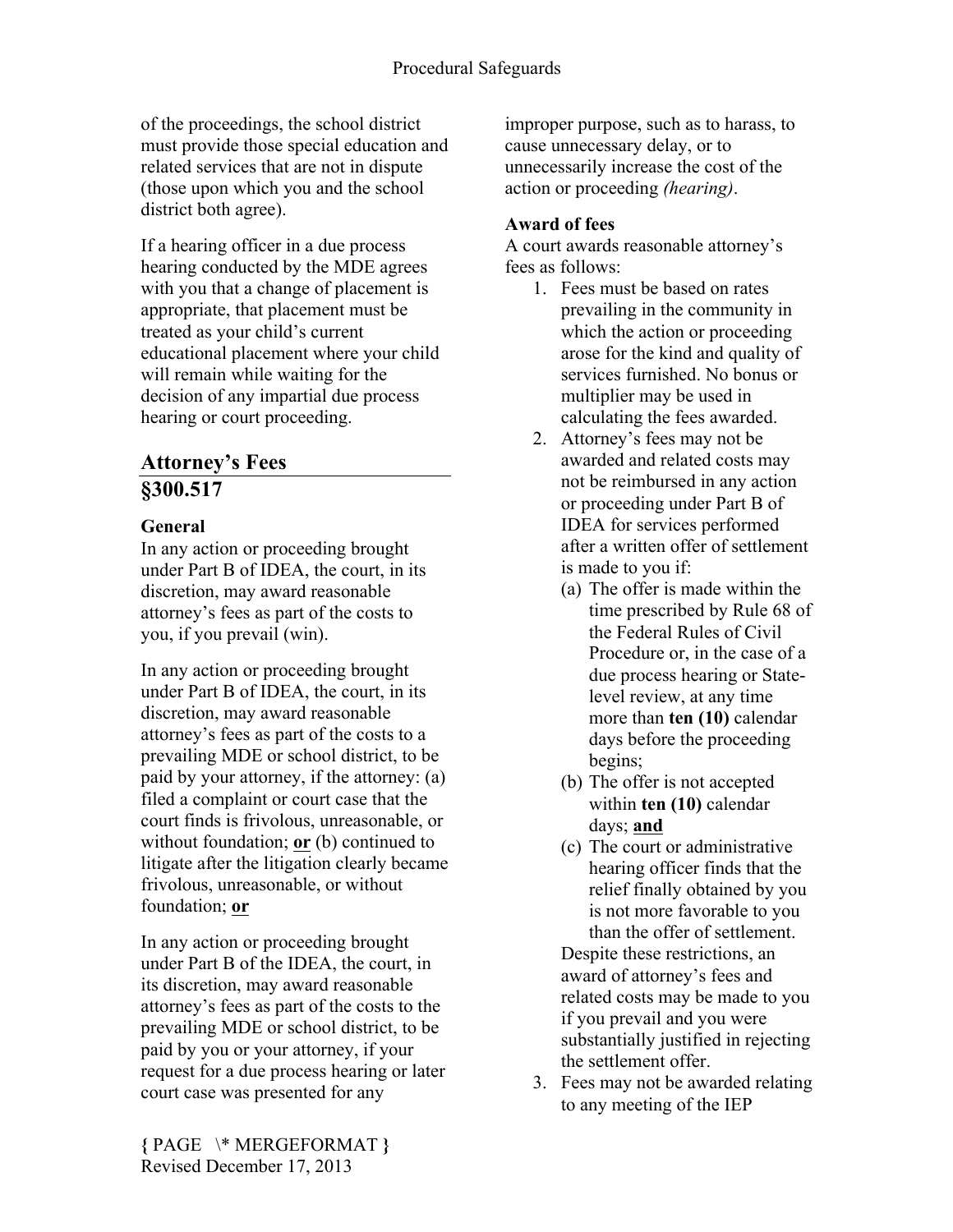Committee unless the meeting is held as a result of an administrative proceeding or court action.

4. Fees also may not be awarded for mediation as described under the heading **Mediation**.

A resolution meeting, as described under the heading *Resolution Process***,** is not considered a meeting convened as a result of an administrative hearing or court action, and also is not considered an administrative hearing or court action for purposes of these attorney's fees provisions.

The court reduces, as appropriate, the amount of the attorney's fees awarded under Part B of IDEA, if the court finds that:

- 1. You, or your attorney, during the course of the action or proceeding, unreasonably delayed the final resolution of the dispute;
- 2. The amount of the attorney's fees otherwise authorized to be awarded unreasonably exceeds the hourly rate prevailing in the community for similar services by attorneys of reasonably similar skill, reputation, and experience;
- 3. The time spent and legal services furnished were excessive considering the nature of the action or proceeding; **or**
- 4. The attorney representing you did not provide to the school district the appropriate information in the due process request notice as described under the heading *Due Process Complaint*.

However, the court may not reduce fees if the court finds that the State or school district unreasonably delayed the final resolution of the action or proceeding or there was a violation under the procedural safeguards provisions of Part B of IDEA.

# **PROCEDURES WHEN DISCIPLINING CHILDREN WITH DISABILITIES**

## **Authority of School Personnel §300.530**

#### **Case-by-case determination**

School personnel may consider any unique circumstances on a case-by-case basis, when determining whether a change of placement, made in accordance with the following requirements related to discipline, is appropriate for a child with a disability who violates a school code of student conduct.

#### **General**

To the extent that they also take such action for children without disabilities, school personnel may, for not more than **ten (10) school days** in a row, remove a child with a disability who violates a code of student conduct from his or her current placement to an appropriate interim alternative educational setting (which must be determined by the child's IEP Committee), another setting, or suspension. School personnel may also impose additional removals of the child of not more than **ten (10) school days** in a row in that same school year for separate incidents of misconduct, as long as those removals do not constitute a change in placement (see *Change of Placement Because of Disciplinary Removals* for the definition, page 31).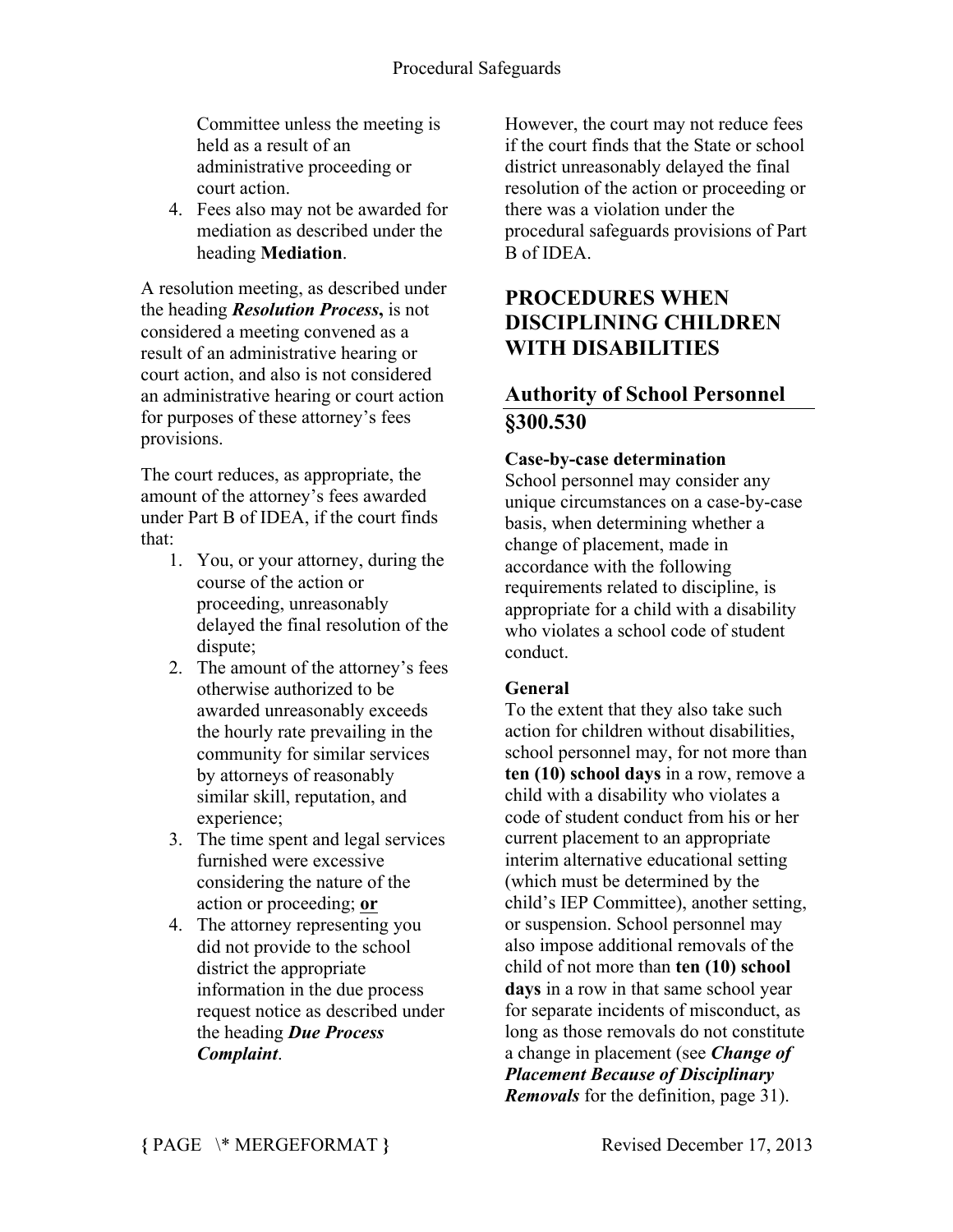Once a child with a disability has been removed from his or her current placement for a total of **ten (10) school days** in the same school year, the school district must, during any subsequent days of removal in that school year, provide services to the extent required below under the sub-heading *Services*.

#### **Additional authority.**

If the behavior that violated the student code of conduct was not a manifestation of the child's disability (see

*Manifestation determination*) and the disciplinary change of placement would exceed **ten (10) school days** in a row, school personnel may apply the disciplinary procedures to that child with a disability in the same manner and for the same duration as it would to children without disabilities, except that the school must provide services to that child as described below under *Services*. The child's IEP Committee determines the interim alternative educational setting for such services.

#### **Services**

The services that must be provided to a child with a disability who has been removed from the child's current placement  $\left[\frac{8300.530(d)}{2}\right]$  may be provided in an interim alternative educational setting.

Dependent upon local school board policy, a school district may only be required to provide services to a child with a disability who has been removed from his or her current placement for **ten (10) school days or less** in that school year, if it provides services to a child without disabilities who has been similarly removed.

A child with a disability who is removed from the child's current placement for **more than ten (10) school days** *and the* 

*behavior is not a manifestation of the child's disability (see subheading, Manifestation determination) or who is removed under special circumstances (see subheading, Special circumstances)*  must:

- 1. Continue to receive educational services, so as to enable the child to continue to participate in the general education curriculum, although in another setting, and to progress toward meeting the goals set out in the child's IEP; **and**
- 2. Receive, as appropriate, a functional behavioral assessment, and behavioral intervention services and modifications, which are designed to address the behavior violation so that it does not happen again.

After a child with a disability has been removed from his or her current placement for **ten (10) school days** in that same school year, and **if** the current removal is for **ten (10) school days** in a row or less **and**, if the removal is not a change of placement (see definition below), **then** school personnel, in consultation with at least one of the child's teachers, determine the extent to which services are needed to enable the child to continue to participate in the general education curriculum, although in another setting, and to progress toward meeting the goals set out in the child's IEP.

If the removal is a change of placement (see the heading, *Change of Placement Because of Disciplinary Removals*), the child's IEP Committee determines the appropriate services to enable the child to continue to participate in the general education curriculum, although in another setting (that may be an interim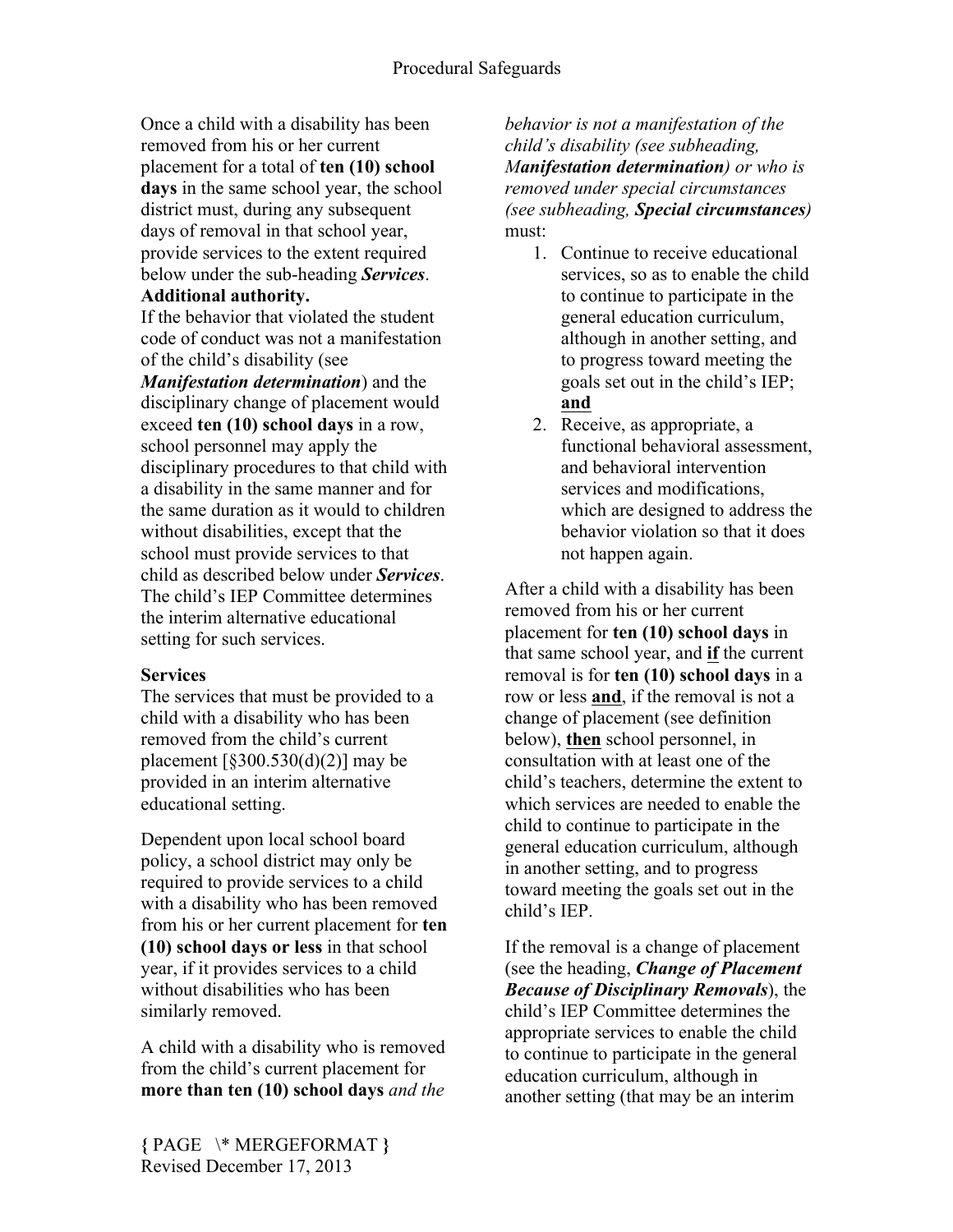alternative educational setting), and to progress toward meeting the goals set out in the child's IEP.

# **Manifestation determination**

Within **ten (10) school days** of any decision to change the placement of a child with a disability because of a violation of a code of student conduct (except for a removal that is for **ten (10) school days** in a row or less and not a change of placement), the school district, you, and other relevant members of the IEP Committee (as determined by you and the school district) must review all relevant information in the student's file, including the child's IEP, any teacher observations, and any relevant information provided by you to determine:

- 1. If the conduct in question was caused by, or had a direct and substantial relationship to, the child's disability; **or**
- 2. If the conduct in question was the direct result of the school district's failure to implement the child's IEP.

If the school district, you, and other relevant members of the child's IEP Committee determine that either of those conditions was met, the conduct must be determined to be a manifestation of the child's disability.

If the school district, you, and other relevant members of the child's IEP Committee determine that the conduct in question was the direct result of the school district's failure to implement the IEP, the school district must take immediate action to remedy those deficiencies.

#### **Determination that behavior was a manifestation of the child's disability**

If the school district, you, and other relevant members of the IEP committee determine that the conduct was a manifestation of the child's disability, the IEP committee must either:

- 1. Conduct a functional behavioral assessment, unless the school district had conducted a functional behavioral assessment before the behavior that resulted in the change of placement occurred, and implement a behavioral intervention plan for the child; **or**
- 2. If a behavioral intervention plan already has been developed, review the behavioral intervention plan, and modify it, as necessary, to address the behavior.

Except as described below under the sub-heading *Special circumstances*, the school district must return the child to the placement from which the child was removed, unless you and the district agree to a change of placement as part of the modification of the behavioral intervention plan.

### **Special circumstances**

Whether or not the behavior was a manifestation of the child's disability, school personnel may remove a student to an interim alternative educational setting (determined by the child's IEP Committee) for **not more than fortyfive (45) school days**, if the child:

- 1. Carries a weapon (see the definition below) to school or has a weapon at school, on school premises, or at a school function under the jurisdiction of the MDE or a school district;
- 2. Knowingly has or uses illegal drugs (see the definition below), or sells or solicits the sale of a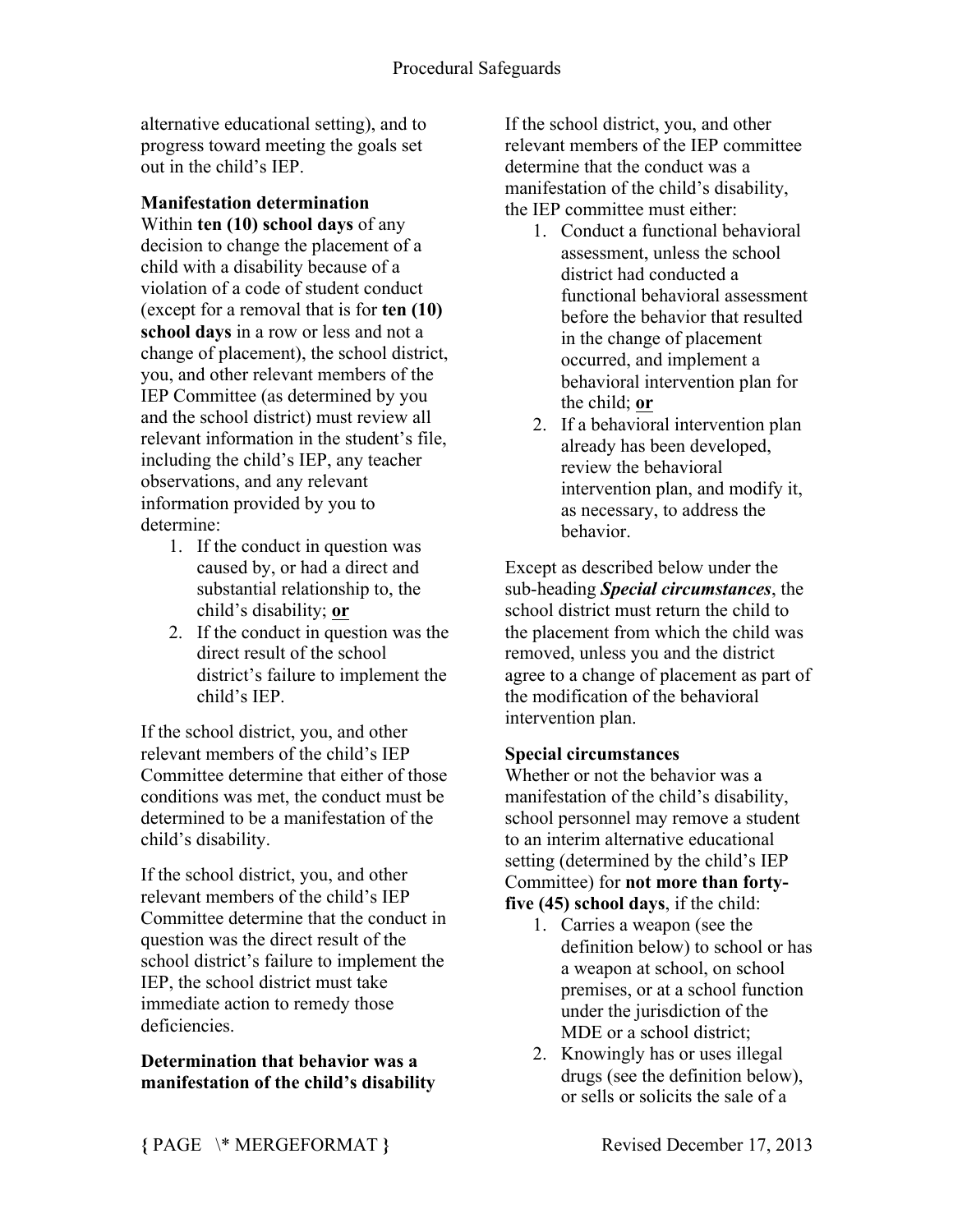controlled substance, (see the definition below), while at school, on school premises, or at a school function under the jurisdiction of the MDE or a school district; **or**

3. Has inflicted serious bodily injury (see the definition below) upon another person while at school, on school premises, or at a school function under the jurisdiction of the MDE or a school district.

### **Definitions**

*Controlled substance* means a drug or other substance identified under schedules I, II, III, IV, or V in section 202(c) of the Controlled Substances Act  $(21 \text{ U.S.C. } 812(c))$ .

*Illegal drug* means a controlled substance, but does not include a controlled substance that is legally possessed or used under the supervision of a licensed health-care professional or that is legally possessed or used under any other authority under that Act or under any provision of Federal law.

*Serious bodily injury* has the meaning given the term "serious bodily injury" under paragraph (3) of subsection (h) of section 1365 of title 18, United States Code.

*Weapon* has the meaning given the term "dangerous weapon" under paragraph (2) of the first subsection (g) of section 930 of title 18, United States Code.

### **Notification**

On the date it makes the decision to make a removal that is a change of placement because of a violation of a code of student conduct, the school district must notify you of that decision, and provide you with a Procedural Safeguards Notice.

## **Change of Placement Because of Disciplinary Removals §300.536**

A removal of a child with a disability from the child's current educational placement is a **change of placement** if:

- 1. The removal is for more than **ten (10) school days** in a row; **or**
- 2. Your child has been subjected to a series of removals that constitute a pattern because:
	- a. The series of removals total more than **ten (10) school days** in a school year;
	- b. Your child's behavior is substantially similar to the child's behavior in previous incidents that resulted in the series of removals; **and**
	- c. Of such additional factors as the length of each removal, the total amount of time your child has been removed, and the proximity of the removals to one another.

Whether a pattern of removals constitutes a change of placement is determined on a case-by-case basis by the school district and, if challenged, is subject to review through due process and judicial proceedings.

### **Determination of Setting §300.531**

The IEP committee determines the interim alternative educational setting for removals that are **changes** of **placement**, and removals under the headings *Additional authority* and *Special circumstances*.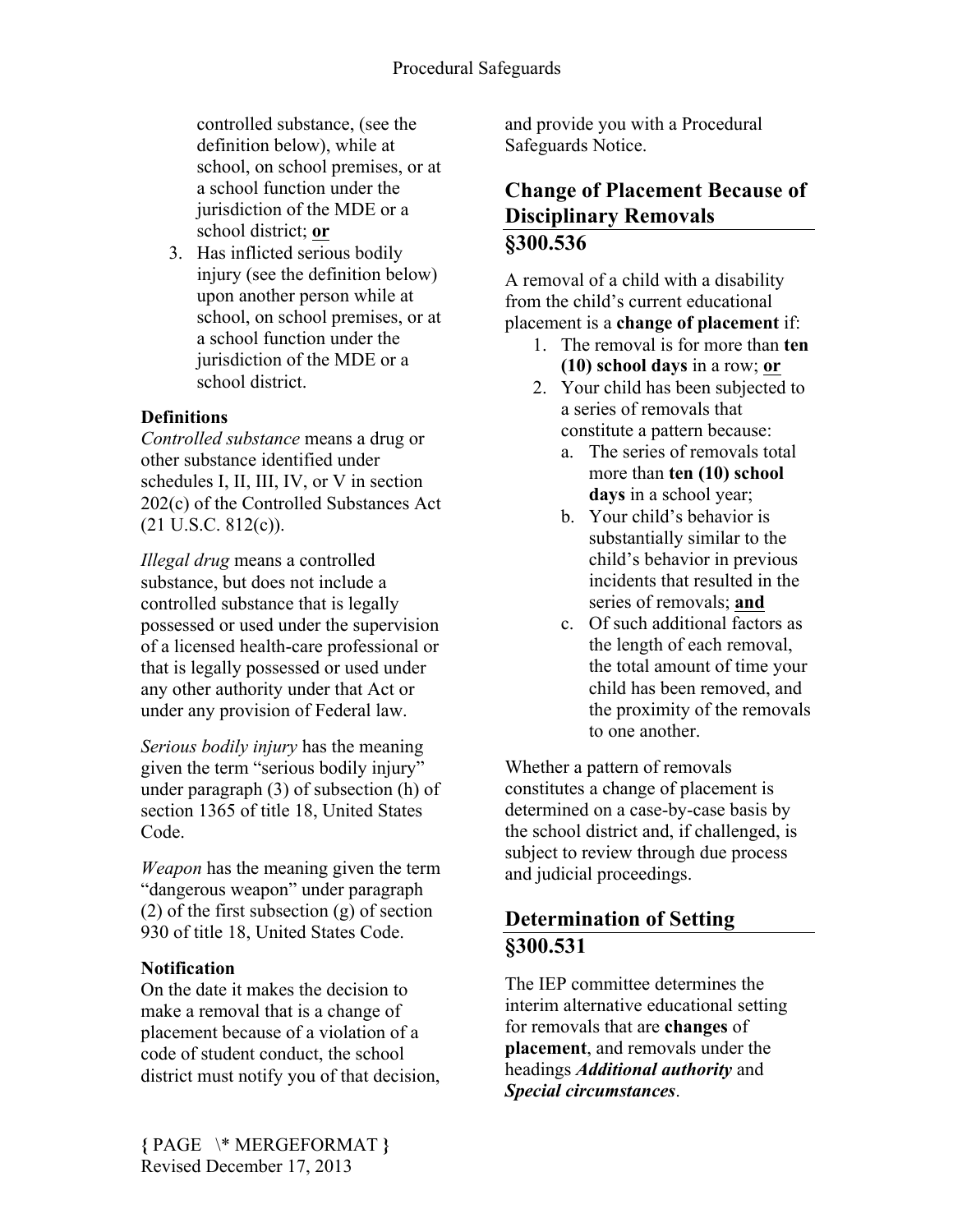# **Appeal §300.532**

### **General**

You may file a due process complaint (see the heading *Due Process Complaint Procedures*) to request a due process hearing if you disagree with:

- 1. Any decision regarding placement made under these discipline procedures; **or**
- 2. The manifestation determination described above.

The school district may file a due process complaint (see above) to request a due process hearing if it believes that maintaining the current placement of your child is substantially likely to result in injury to your child or to others.

#### **Authority of hearing officer**

A hearing officer that meets the requirements described under the subheading *Impartial Hearing Officer* must conduct the due process hearing and make a decision. The hearing officer may:

- 1. Return your child with a disability to the placement from which your child was removed if the hearing officer determines that the removal was a violation of the requirements described under the heading *Authority of School Personnel*, or that your child's behavior was a manifestation of your child's disability; **or**
- 2. Order a change of placement of your child with a disability to an appropriate interim alternative educational setting for not more than **forty-five (45) school days**  if the hearing officer determines that maintaining the current placement of your child is

substantially likely to result in injury to your child or to others.

These hearing procedures may be repeated, if the school district believes that returning your child to the original placement is substantially likely to result in injury to your child or to others.

Whenever you or a school district files a due process complaint to request such a hearing, a hearing must be held that meets the requirements described under the headings *Due Process Complaint Procedures* and *Hearings on Due Process Complaints*, except as follows:

- 1. The MDE or school district must arrange for an expedited due process hearing, which must occur within **twenty (20) school days** of the date the hearing is requested and must result in a determination within **ten (10)** school days after the hearing.
- 2. Unless the parents and the school district agree in writing to waive the meeting, or agree to use mediation, a resolution meeting must occur within **seven (7) calendar days** of receiving notice of the due process complaint. The hearing may proceed unless the matter has been resolved to the satisfaction of both parties within **fifteen (15) calendar days** of receipt of the due process complaint.

A party may appeal the decision in an expedited due process hearing in the same way as they may for decisions in other due process hearings (see the heading *Appeal*).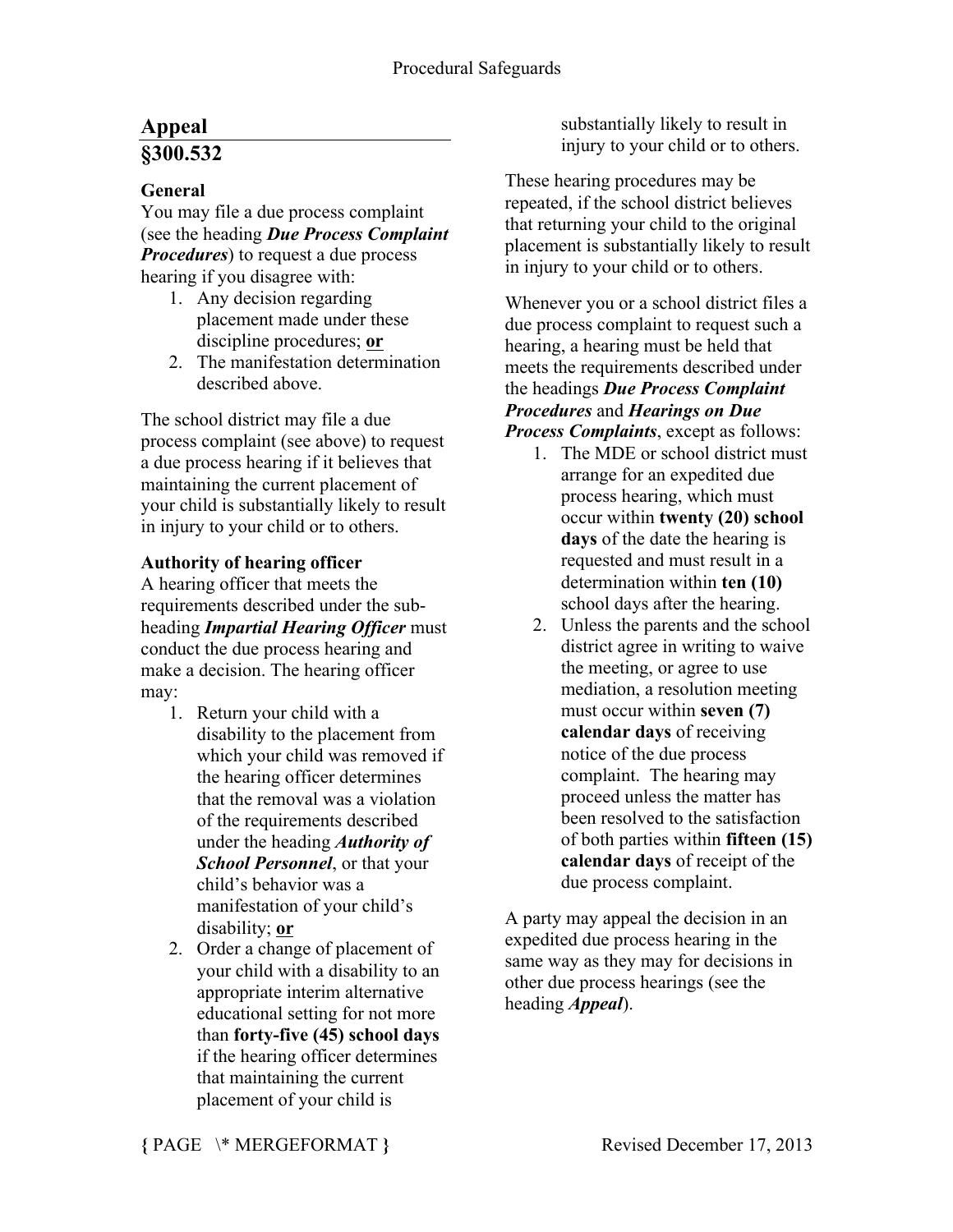# **Placement During Appeals §300.533**

When, as described above, you or the school district files a due process complaint related to disciplinary matters, your child must (unless you and the MDE or school district agree otherwise) remain in the interim alternative educational setting pending the decision of the hearing officer, or until the expiration of the time period of removal as provided for and described under the heading *Authority of School Personnel*, whichever occurs first.

# **Protections for Children Not Yet Eligible for Special Education and Related Services**

# **§300.534**

### **General**

If your child has not been determined eligible for special education and related services and violates a code of student conduct, but the school district had knowledge (as determined below) before the behavior that brought about the disciplinary action occurred, that your child was a child with a disability, then your child may assert any of the protections described in this notice.

#### **Basis of knowledge for disciplinary matters**

A school district must be deemed to have knowledge that your child is a child with a disability if, before the behavior that brought about the disciplinary action occurred:

1. You expressed concern in writing to supervisory or administrative personnel of the appropriate educational agency, or to your child's teacher that your child is

in need of special education and related services;

- 2. You requested an evaluation related to eligibility for special education and related services under Part B of IDEA; **or**
- 3. Your child's teacher or other school district personnel expressed specific concerns about a pattern of behavior demonstrated by your child directly to the school district's director of special education or to other supervisory personnel of the school district.

### **Exception**

A school district would not be deemed to have such knowledge if:

- 1. You have not allowed an evaluation of your child or have refused special education services; **or**
- 2. Your child has been evaluated and determined to not be a child with a disability under Part B of IDEA.

#### **Conditions that apply if there is no basis of knowledge**

If prior to taking disciplinary measures against your child, a school district does not have knowledge that your child is a child with a disability, as described above under the subheadings *Basis of knowledge for disciplinary matters* and *Exception*, your child may be subjected to the disciplinary measures that are applied to children without disabilities who engage in comparable behaviors.

However, if a request is made for an evaluation of your child during the time period in which your child is subjected to disciplinary measures, the evaluation must be conducted in an expedited manner.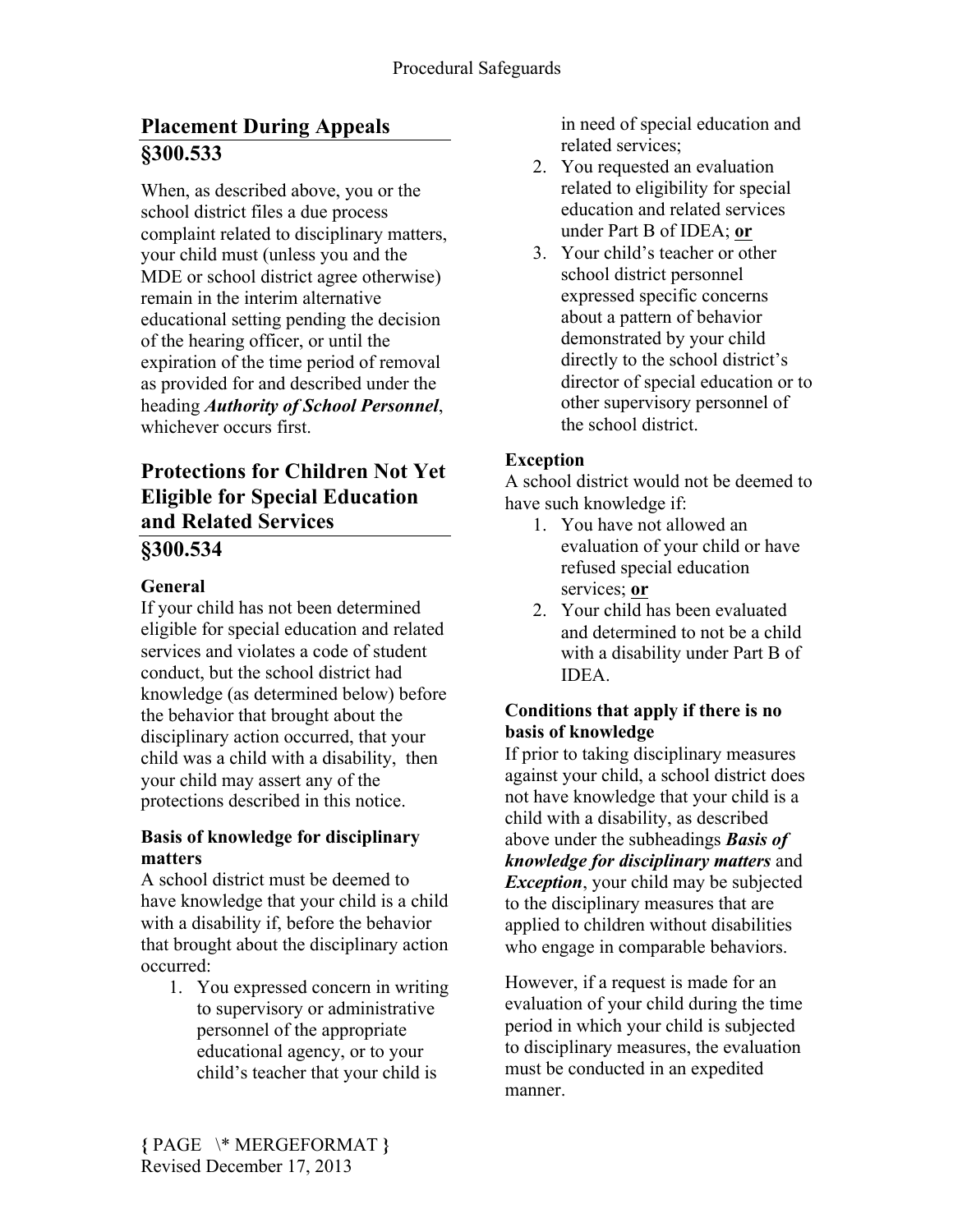Until the evaluation is completed, your child remains in the educational placement determined by school authorities, which can include suspension or expulsion without educational services.

If your child is determined to be a child with a disability, taking into consideration information from the evaluation conducted by the school district, and information provided by you, the school district must provide special education and related services in accordance with Part B of IDEA, including the disciplinary requirements described above.

### **Referral to and Action by Law Enforcement and Judicial Authorities §300.535**

Part B of IDEA does not:

- 1. Prohibit an agency from reporting a crime committed by a child with a disability to appropriate authorities; **or**
- 2. Prevent State law enforcement and judicial authorities from exercising their responsibilities with regard to the application of Federal and State law to crimes committed by a child with a disability.

### **Transmittal of records**

If a school district reports a crime committed by a child with a disability, the school district:

1. Must ensure that copies of the child's special education and disciplinary records are transmitted for consideration by the authorities to whom the agency reports the crime; **and**

2. May transmit copies of the child's special education and disciplinary records only to the extent permitted by FERPA.

## **REQUIREMENTS FOR UNILATERAL PLACEMENT BY PARENTS OF CHILDREN IN PRIVATE SCHOOLS AT PUBLIC EXPENSE**

### **General §300.148**

Part B of IDEA does not require a school district to pay for the cost of education, including special education and related services, of your child with a disability at a private school or facility if the school district made FAPE available to your child and you choose to place the child in a private school or facility. However, the school district where the private school is located must include your child in the population whose needs are addressed under the Part B provisions regarding children who have been placed by their parents in a private school under 34 CFR §§300.131 through 300.144.

### **Reimbursement for private school placement**

If your child previously received special education and related services under the authority of a school district, and you choose to enroll your child in a private preschool, elementary school, or secondary school without the consent of or referral by the school district, a court or a hearing officer may require the agency to reimburse you for the cost of that enrollment if the court or hearing officer finds that the agency had not made FAPE available to your child in a timely manner prior to that enrollment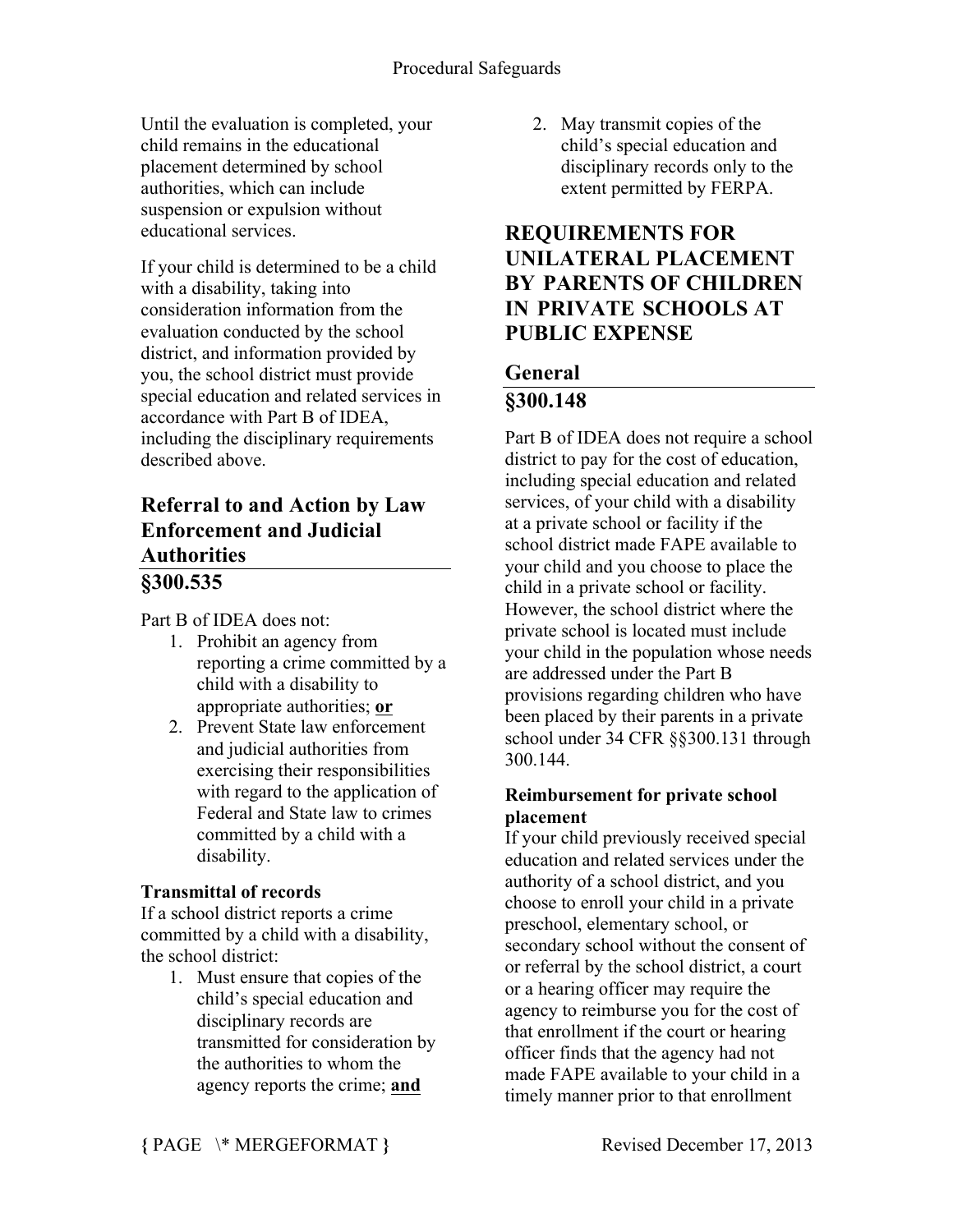and that the private placement is appropriate. A hearing officer or court may find your placement to be appropriate, even if the placement does not meet the State standards that apply to education provided by the MDE and school districts.

#### **Limitation on reimbursement**

The cost of reimbursement described in the paragraph above may be reduced or denied:

- 1. If: (a) At the most recent IEP Committee meeting that you attended prior to your removal of your child from the public school, you did not inform the IEP Committee that you were rejecting the placement proposed by the school district to provide FAPE to your child, including stating your concerns and your intent to enroll your child in a private school at public expense; or (b) At least **ten (10)** business days (including any holidays that occur on a business day) prior to your removal of your child from the public school, you did not give written notice to the school district of that information;
- 2. If, prior to your removal of your child from the public school, the school district provided prior written notice to you of its intent to evaluate your child (including a statement of the purpose of the evaluation that was appropriate and reasonable), but you did not make the child available for the evaluation; **or**
- 3. Upon a court's finding that your actions were unreasonable.

However, the cost of reimbursement:

1. Must not be reduced or denied for failure to provide the notice if: (a) The school prevented you from providing the notice; (b) You had not received notice of your responsibility to provide the notice described above; or (c) Compliance with the requirements above would likely result in physical harm to your child; **and**

2. May, in the discretion of the court or a hearing officer, not be reduced or denied for the parents' failure to provide the required notice if: (a) You are not literate or cannot write in English; or (b) Compliance with the above requirement would likely result in serious emotional harm to your child.

# **Extended School Year (ESY)**

# **General**

# **§300.106**

Extended school year (ESY) is the provision of special education and related services to students with disabilities in accordance with their individualized education program (IEP) beyond the normal school year of the local district and at no cost to the parents of the students.

- 1. Each public agency must ensure that extended school year services are available as necessary to provide FAPE, consistent with paragraph (a)(2) *below* and *in State Board of Education Policy 7212.*
- 2. *ESY* services must be provided only if a child's IEP *Committee*  determines, on an individual basis, in accordance with §§ 300.320 through 300.324, that